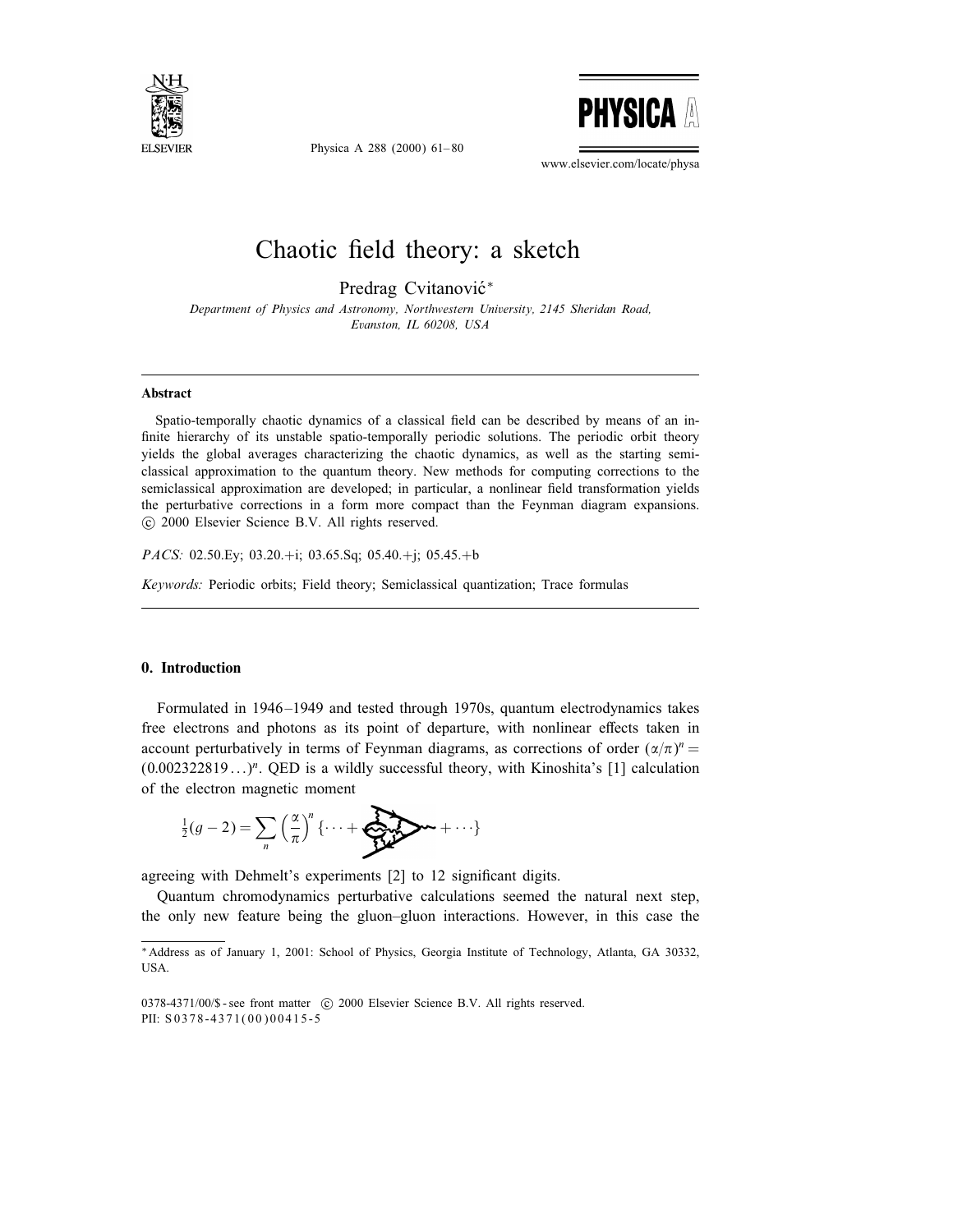Feynman–diagrammatic expansions for observables such as the meson and hadron masses

$$
(\text{observable}) = \sum_{n} (\alpha_{QCD})^n \{ \cdots + \sum_{n} \alpha_n \}
$$

failed us utterly, perhaps because the expansion parameter is of order 1. I say perhaps, because more likely the error in this case is thinking in terms of quarks and gluons in the first place. Strongly nonlinear field theories require radically different approaches, and in 1970s, with a deeper appreciation of the connections between field theory and statistical mechanics, their re-examination led to path integral formulations such as the lattice QCD [3]. In lattice theories quantum fluctuations explore the full gauge group manifold, and classical dynamics of Yang-Mills fields plays no role.

We propose to re-examine here the path integral formulation and the role that the classical solutions play in quantization of strongly nonlinear fields. In the path integral formulation of a field theory the dominant contributions come from saddlepoints, the classical solutions of equations of motion. Usually, one imagines one dominant saddle point, the "vacuum":



The Feynman diagrams of QED and QCD are nothing more than a scheme to compute the correction terms to this starting semiclassical, Gaussian saddlepoint approximation. But there might be other saddles. That field theories might have a rich repertoire of classical solutions became apparent with the discovery of instantons [4], analytic solutions of the classical  $SU(2)$  Yang–Mills equations of motion, and the realization that the associated instanton vacua receive contributions from countable  $\infty$ 's of saddles. What is not clear is whether these are the important classical saddles. Could it be that the strongly nonlinear theories are dominated by altogether different classical solutions?

The search for the classical solutions of nonlinear field theories such as the Yang– Mills and gravity has so far been neither very successful nor very systematic. In modern field theories the main emphasis has been on symmetries as guiding principles in writing down the actions. But writing down a differential equation is only the start of the story; even for systems as simple as 3 coupled ordinary differential equations one in general has no clue what the nature of the long-time solutions might be.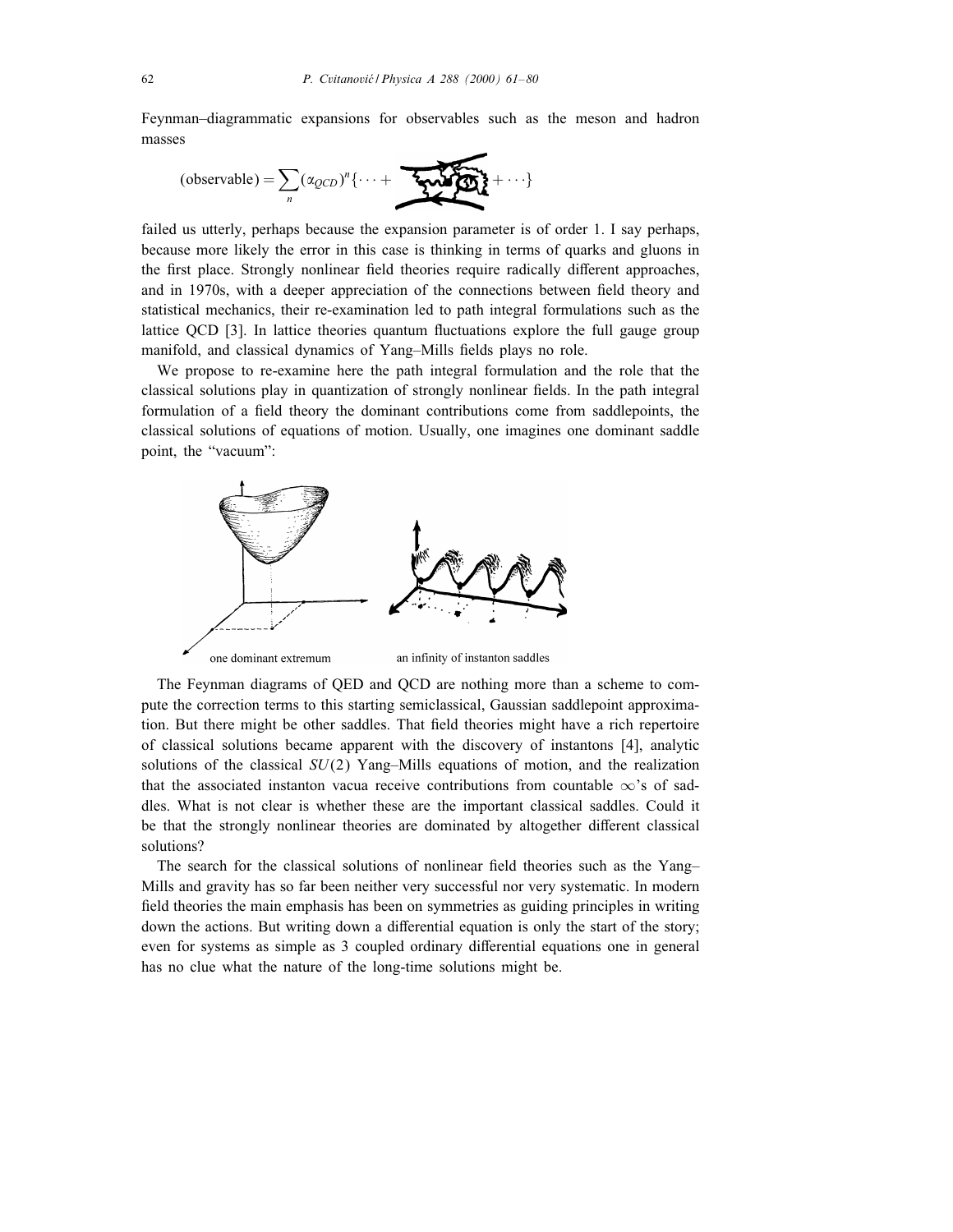These are hard problems, and in explorations of modern field theories the dynamics tends to be is neglected, and understandably so, because the wealth of the classical solutions of nonlinear systems can be truly bewildering. If the classical behavior of these theories is anything like that of the field theories that describe the classical world – the hydrodynamics, the magneto-hydrodynamics, the Ginzburg–Landau system – there should be too many solutions, with very few of the important ones analytical in form; the strongly nonlinear classical field theories are turbulent, after all. Furthermore, there is not a dimmest hope that such solutions are either beautiful or analytic, and there is not much enthusiasm for grinding out numerical solutions as long as one lacks ideas as what to do with them.

By late 1970s it was generally understood that even the simplest nonlinear systems exhibit chaos. Chaos is the norm also for generic Hamiltonian flows, and for path integrals that implies that instead of a few, or countably few saddles, classical solutions populate fractal sets of saddles.



For the path-integral formulation of quantum mechanics such solutions were discovered and accounted for by Gutzwiller [5] in late 1960s. In this framework the spectrum of the theory is computed from a set of its unstable classical periodic solutions. The new aspect is that the individual saddles for classically chaotic systems are nothing like the harmonic oscillator degrees of freedom, the quarks and gluons of QCD – they are all unstable and highly nontrivial, accessible only by numerical techniques.

So, if one is to develop a semiclassical field theory of systems that are classically chaotic or "turbulent", the problem one faces is twofold

(1) Determine, classify, and order by relative importance the classical solutions of nonlinear field theories.

(2) Develop methods for calculating perturbative corrections to the corresponding classical saddles.

Our purpose here is to give an overview over the status of this program – for details the reader is referred to the literature cited.

The first task, a systematic exploration of solutions of field theory has so far been implemented only for one of the very simplest field theories, the one-dimensional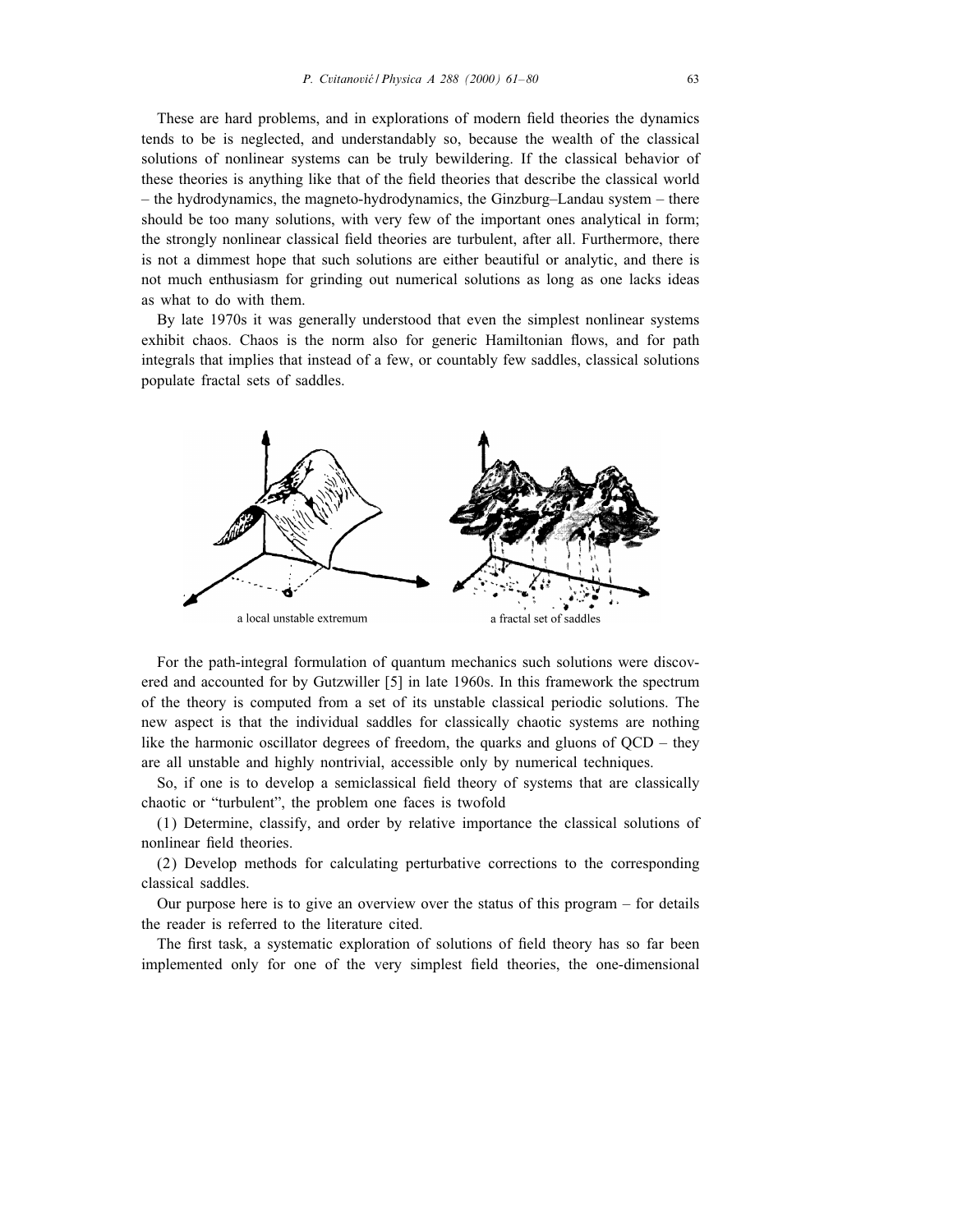Kuramoto–Sivashinsky system. We sketch below how its spatio-temporally chaotic dynamics can be described in terms of spatio-temporally recurrent unstable patterns.

For the second task, the theory of perturbative corrections, we shall turn to an even simpler system; a weakly stochastic mapping in one-dimension. The new aspect of the theory is that now the corrections have to be computed saddle by saddle. In Sections 3– 6, we discuss three distinct methods for their evaluation.

# 1. Unstable recurrent patterns in classical field theories

Field theories such as four-dimensional QCD or gravity have many dimensions, symmetries, tensorial indices. They are far too complicated for exploratory forays into this forbidding terrain. We start instead by taking a simple spatio-temporally chaotic nonlinear system of physical interest, and investigate the nature of its solutions.

One of the simplest and extensively studied spatially extended dynamical systems is the Kuramoto–Sivashinsky system [6,7]

$$
u_t = (u^2)_x - u_{xx} - v u_{xxxx} \tag{1}
$$

which arises as an amplitude equation for interfacial instabilities in a variety of contexts. The "flame front"  $u(x, t)$  has compact support, with  $x \in [0, 2\pi]$  a periodic space coordinate. The  $u^2$  term makes this a nonlinear system, t is the time, and v is a fourth-order "viscosity" damping parameter that irons out any sharp features. Numerical simulations demonstrate that as the viscosity decreases (or the size of the system increases), the "
ame front" becomes increasingly unstable and turbulent. The task of the theory is to describe this spatio-temporal turbulence and yield quantitative predictions for its measurable consequences.

Armed with a computer and a great deal of skill, one can obtain a numerical solution to a nonlinear PDE. The real question is; once a solution is found, what is to be done with it? The periodic orbit theory is an answer to this question.

Dynamics drives a given spatially extended system through a repertoire of unstable patterns; as we watch a "turbulent" system evolve, every so often we catch a glimpse of a familiar pattern:



For any finite spatial resolution, the system follows approximately for a finite time a pattern belonging to a finite alphabet of admissible patterns, and the long-term dynamics can be thought of as a walk through the space of such patterns, just as chaotic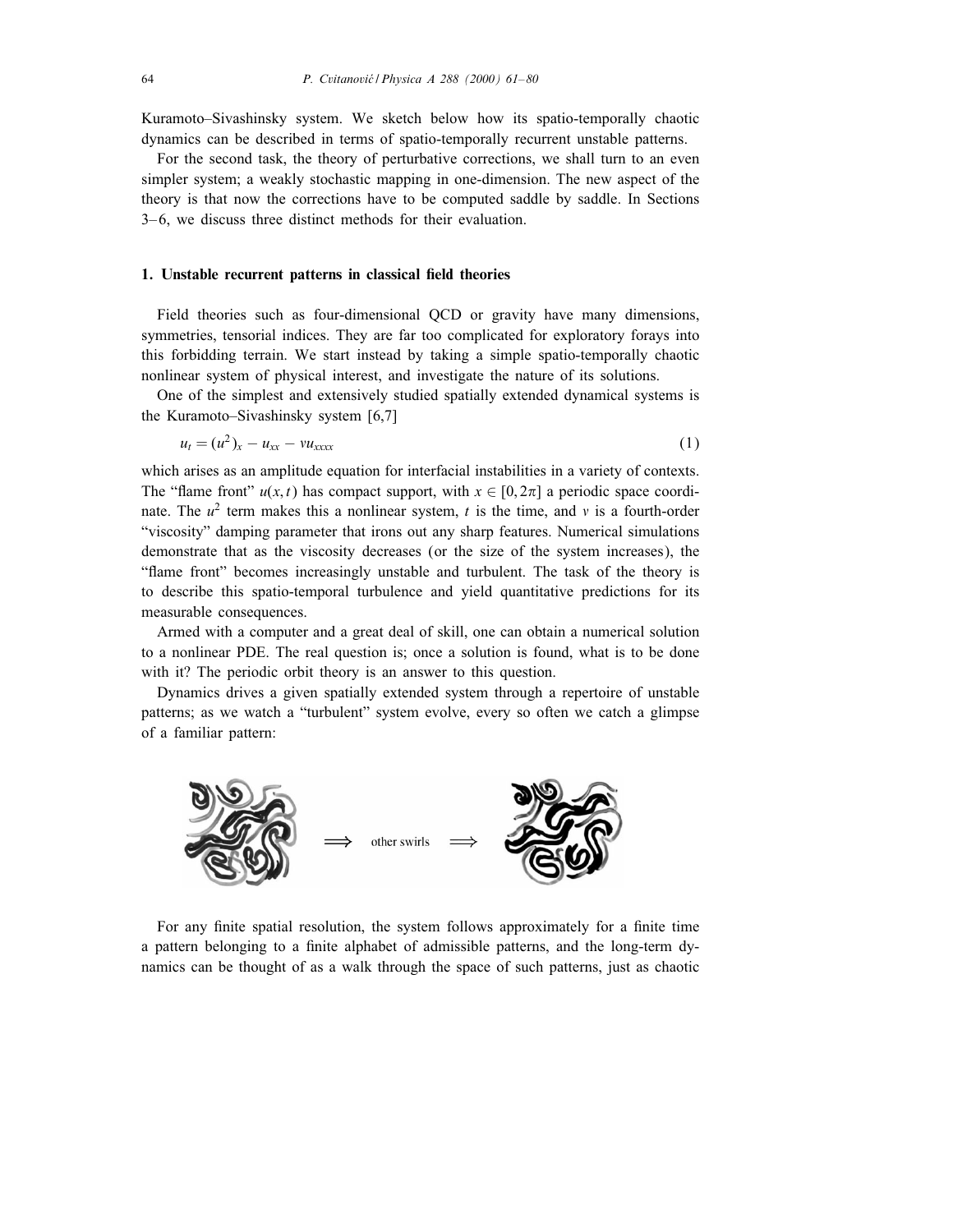dynamics with a low-dimensional attractor can be thought of as a succession of nearly periodic (but unstable) motions. The periodic orbit theory provides the machinery that converts this intuitive picture into precise calculation scheme that extracts asymptotic time predictions from the short-time dynamics. For extended systems the theory gives a description of the asymptotics of partial differential equations in terms of recurrent spatio-temporal patterns.

Putkaradze has proposed that the Kuramoto–Sivashinsky system (1) be used as a laboratory for exploring such ideas. We now summarize the results obtained so far in this direction by Christiansen et al. [8] and Zoldi and Greenside [9].

The solution  $u(x, t) = u(x + 2\pi, t)$  is periodic on the  $x \in [0, 2\pi]$  interval, so one (but by no means only) way to solve such equations is to expand  $u(x, t)$  in a discrete spatial Fourier series

$$
u(x, t) = \mathbf{i} \sum_{k=-\infty}^{+\infty} a_k(t) \mathbf{e}^{\mathbf{i}kx} \,. \tag{2}
$$

Restrict the consideration to the subspace of odd solutions  $u(x, t) = -u(-x, t)$  for which  $a_k$  are real. Substitution of Eq. (2) into Eq. (1) yields the infinite ladder of evolution equations for the Fourier coefficients  $a_k$ :

$$
\dot{a}_k = (k^2 - v k^4) a_k - k \sum_{m = -\infty}^{\infty} a_m a_{k-m} \,. \tag{3}
$$

 $u(x, t) = 0$  is a fixed point of Eq. (1), with the  $k^2v < 1$  long wavelength modes of this fixed point linearly unstable, and the short wavelength modes stable. For  $v > 1$ ,  $u(x, t) = 0$  is the globally attractive stable fixed point; starting with  $v = 1$  the solutions go through a rich sequence of bifurcations, and myriad unstable periodic solutions whose number grows exponentially with time.

The essential limitation on the numerical studies undertaken so far have been computational constraints: in truncation of high modes in expansion (3), sufficiently many have to be retained to ensure the dynamics is accurately represented. Christiansen et al. [8] have examined the dynamics for values of the damping parameter close to the onset of chaos, while Zoldi and Greenside [9] have explored somewhat more turbulent values of  $v$ . With improvement of numerical codes considerably more turbulent regimes should become accessible.

One pleasant surprise is that even though one is dealing with (infinite dimensional) PDEs, for these strong dissipation values of parameters the spatio-temporal chaos is sufficiently weak that the flow can be visualised as an approximately one-dimensional Poincaré return map  $s \to f(s)$  from the unstable manifold of the shortest periodic point onto its neighborhood (see Fig.  $1(a)$ ). This representation makes it possible to systematically determine all nearby periodic solutions up to a given maximal period.

So far some 1000 prime cycles have been determined numerically for various values of viscosity. The rapid contraction in the nonleading eigendirections is illustrated in Fig.  $1(b)$  by the plot of the first 16 eigenvalues of the 1-cycle. As the length of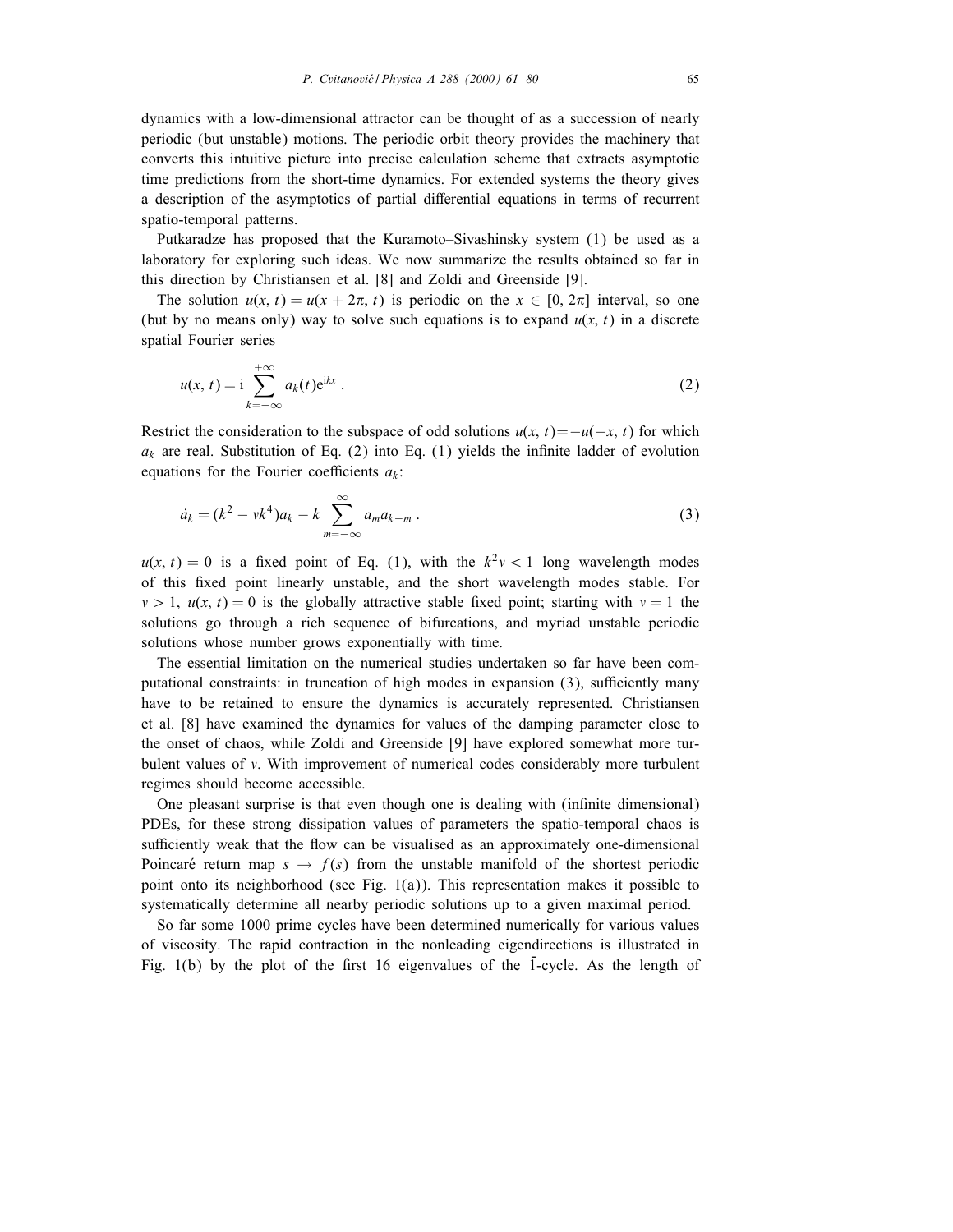

Fig. 1. (a) The return map  $s_{n+1} = f(s_n)$  constructed from periodic solutions of the Kuramoto–Sivashinsky equations (1),  $v = 0.029910$ , with s the distance measured along the unstable manifold of the fixed point  $\overline{1}$ . Periodic points  $\overline{0}$  and  $\overline{01}$  are also indicated. (b) Lyapunov exponents  $\lambda_k$  versus k for the periodic orbit  $\overline{1}$ compared with the stability eigenvalues of the  $u(x, t) = 0$  stationary solution  $k^2 - vk^4$ .  $\lambda_k$  for  $k \ge 8$  lie below the numerical accuracy of integration and are not meaningful. From Ref. [8].



Fig. 2. (a) Spatio-temporally periodic solution  $u_0(x, t)$  of the Kuramoto–Sivashinsky system, viscosity parameter  $v = 0.029910$ . (b) The difference between the two shortest period spatio-temporally periodic solutions  $u_0(x, tT_0)$  and  $u_1(x, tT_1)$ . From Ref. [8].

the orbit increases, the magnitude of contracting eigenvalues falls off very quickly. In Fig. 2, we plot  $u_0(x, t)$  corresponding to the 0-cycle. The difference between this solution and the other shortest period solution is of the order of 50% of a typical variation in the amplitude of  $u(x, t)$ , so the chaotic dynamics is already exploring a sizable swath in the space of possible patterns even so close to the onset of spatio-temporal chaos. Other solutions, plotted in the configuration space, exhibit the same overall gross structure. Together they form the repertoire of the recurrent spatio-temporal patterns that is being explored by the turbulent dynamics.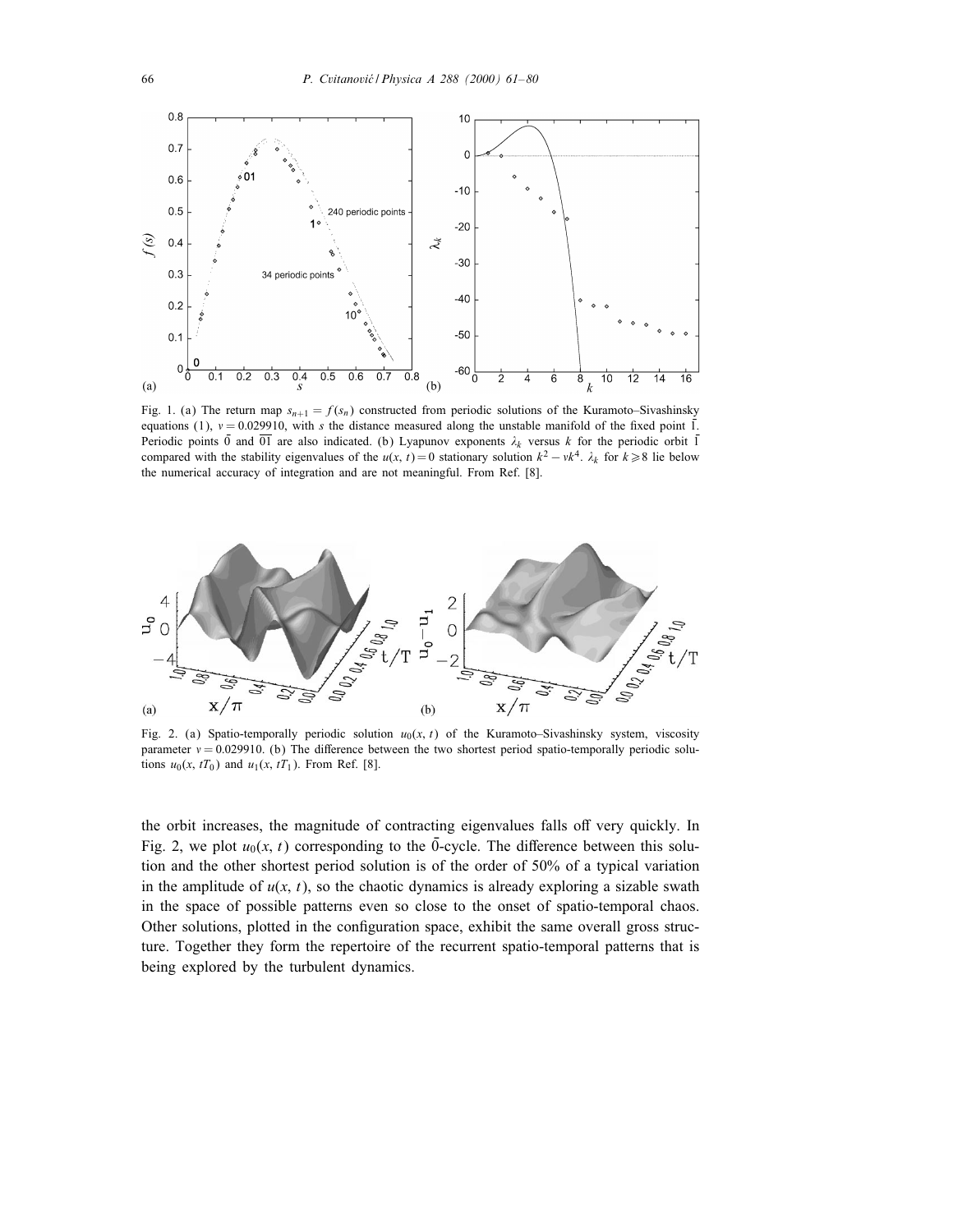### 2. Periodic orbit theory

Now, we turn to the central issue; qualitatively, these solutions demonstrate that the recurrent patterns program can be implemented, but how is this information to be used quantitatively? This is what the periodic orbit theory is about; it offers the machinery that assembles the topological and the quantitative information about individual solutions into accurate predictions about measurable global averages, such as the Lyapunov exponents and correlation functions.

Very briefly (for a detailed exposition the reader is referred to Ref. [10]), the task of any theory that aspires to be a theory of chaotic, turbulent systems is to predict the value of an "observable"  $a$  from the spatial and time averages evaluated along dynamical trajectories  $x(t)$ 

$$
\langle a \rangle = \lim_{t \to \infty} \frac{1}{t} \langle A^t \rangle, \quad A^t(x) = \int_0^t d\tau a(x(\tau)).
$$

The key idea of the periodic orbit theory is to extract this average from the leading eigenvalue of the evolution operator

$$
\mathcal{L}^{t}(x, y) = \delta(y - x(t))e^{\beta A^{t}(x)}
$$

via the trace formula

$$
\operatorname{tr}\mathscr{L}^t = \sum_{p} \left( \sum_{p} \sum_{p} \sum_{r=1}^{\infty} \frac{T_p \delta(t - rT_p)}{|\det(\mathbf{1} - \mathbf{J}_p^r)|} e^{r\beta A_p} \right) \tag{4}
$$

which relates the spectrum of the evolution operator to a sum over prime periodic solutions  $p$  of the dynamical system and their repeats  $r$ .

What does this formula mean? Prime cycles partition the dynamical space into neighborhoods, each cycle enclosed by a tube whose volume is the product of its length  $T_p$  and its thickness  $|\text{det}(\mathbf{1} - \mathbf{J}_p)|^{-1}$ . The trace picks up a periodic orbit contribution only when the time  $t$  equals a prime period or its repeat, a constraint enforced here by  $\delta(t - rT_p)$ .  $\mathbf{J}_p$  is the linear stability of cycle p, so for long cycles  $|\det(\mathbf{1} - \mathbf{J}_p^r)| \approx$ (product of expanding eigenvalues), and the contribution of long and very unstable cycles are exponentially small compared to the short cycles which dominate trace formulas. The number of contracting directions and the overall dimension of the dynamical space is immaterial; that is why the theory can also be applied to PDEs. All this information is purely geometric, intrinsic to the flow, coordinate reparametrization invariant, and the same for any average one might wish to compute. The information related to a specific observable is carried by the weight  $e^{\beta A_p}$ , the periodic orbit estimate of the contribution of  $e^{\beta A'(x)}$  from the *p*-cycle neighborhood.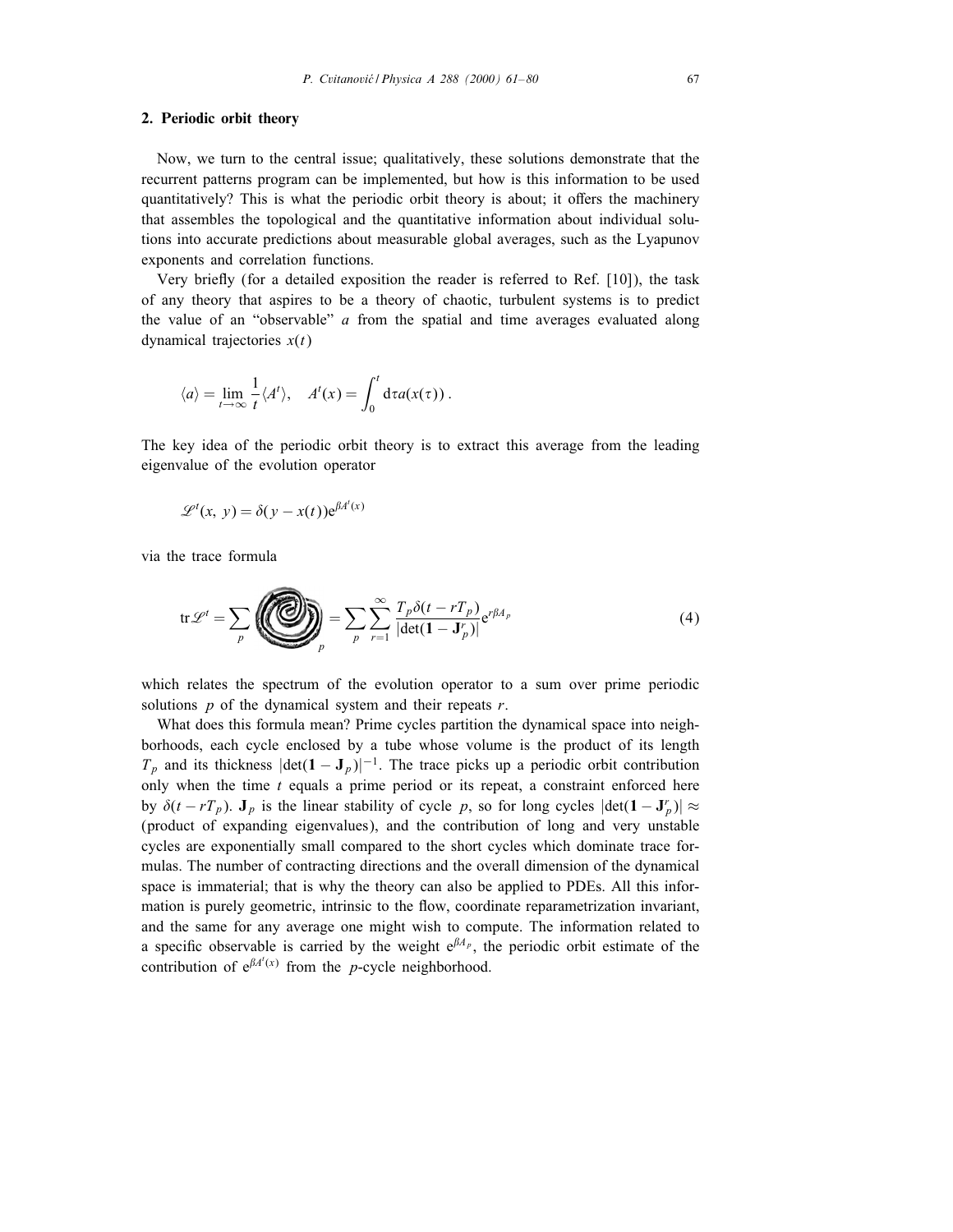The intuitive meaning of a trace formula is that it expresses the average  $\langle e^{\beta A'} \rangle$  as a discretized integral



over the dynamical space partitioned topologically into a repertoire of spatio-temporal patterns, each weighted by the likelihood of pattern's occurrence in the long-time evolution of the system.

Periodic solutions are important because they form the skeleton of the invariant set of the long-time dynamics, with cycles ordered hierarchically; short cycles give good approximations to the invariant set, longer cycles refinements. Errors due to neglecting long cycles can be bounded, and for nice hyperbolic systems they fall off exponentially or even super-exponentially with the cutoff cycle length [11]. Short cycles can be accurately determined and global averages (such as Lyapunov exponents and escape rates) can be computed from short cycles by means of cycle expansions.

The Kuramoto–Sivashinsky periodic orbit calculations of Lyapunov exponents and escape rates [8] demonstrate that the periodic orbit theory predicts observable averages for deterministic but classically chaotic spatio-temporal systems. The main problem today is not how to compute such averages – periodic orbit theory as well as direct numerical simulations can handle that  $-$  but rather that there is no consensus on *what* the sensible experimental observables worth are predicting.

It should be obvious, and it still needs to be said: the spatio-temporally periodic solutions are *not* to be thought of as eigenmodes, a good linear basis for expressing solutions of the equations of motion. Something like a dilute instant approximation makes no sense at all for strongly nonlinear systems that we are considering here. As the equations are nonlinear, the periodic solutions are in no sense additive, and their linear superpositions are not solutions.

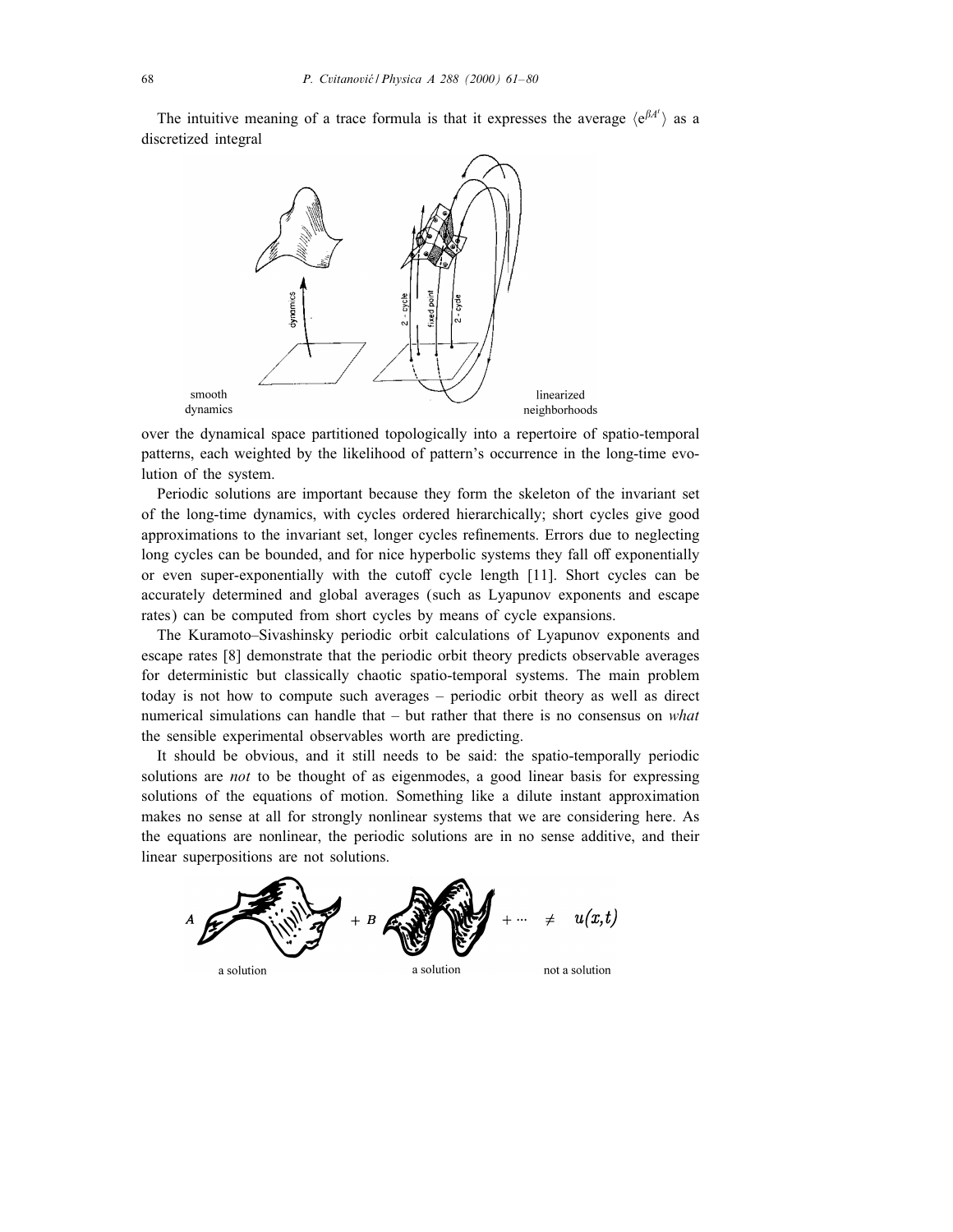Instead, it is the trace formulas and spectral determinants of the periodic orbit theory that prescribe how the repertoire of admissible spatio-temporal patterns is to be systematically explored, and how these solutions are to be put together in order to predict measurable observables.

Suppose that the above program is successfully carried out for classical solutions of some field theory. What are we to make of this information if we are interested in the quantum behavior of the system? In the semiclassical quantization the classical solutions are the starting approximation.

## 3. Stochastic evolution

For the same pragmatic reasons that we found it profitable to shy away from facing the four-dimensional QCD head on in the above exploratory foray into a strongly nonlinear field theory, we shall start out by trying to understand the structure of perturbative corrections for systems radically simpler than a full-fledged quantum field theory. First, instead of perturbative corrections to the quantum problem, we shall start by exploring the perturbative corrections to weakly stochastic flows. Second, instead of continuous time flows, we shall start by a study of a discrete time process.

For discrete time dynamics a Langevin trajectory in presence of additive noise is generated by iteration

$$
x_{n+1} = f(x_n) + \sigma \xi_n, \qquad (5)
$$

where  $f(x)$  is a map,  $\xi_n$  a random variable, and  $\sigma$  parametrizes the noise strength. In what follows we assume that  $\xi_n$  are uncorrelated, and that the mapping  $f(x)$  is one dimensional and expanding, but we expect that the form of the results will remain the same for higher dimensions, including the field theory example of the preceding section.

Tracking an individual noisy trajectory does not make much sense; what makes sense is the Fokker–Planck formulation, where one considers instead evolution of an ensemble of trajectories. An initial density of trajectories  $\phi_0(x)$  evolves with time as

$$
\phi_{n+1}(y) = (\mathcal{L} \circ \phi_n)(y) = \int dx \, \mathcal{L}(y, x) \phi_n(x) , \qquad (6)
$$

where  $\mathscr L$  is the evolution operator

$$
\mathcal{L}(y, x) = \int \delta(y - f(x) - \sigma \xi) P(\xi) d\xi = \sigma^{-1} P[\sigma^{-1}(y - f(x))]
$$
(7)

and  $\zeta_n$  a random variable with the normalized distribution  $P(\zeta)$ , centered on  $\zeta = 0$ .

If the noise is weak, the goal of the theory is to compute the perturbative corrections to the eigenvalues v of  $\mathscr L$  order by order in the noise strength  $\sigma$ ,

$$
v(\sigma)=\sum_{m=0}^{\infty}v^{(m)}\frac{\sigma^m}{m!}.
$$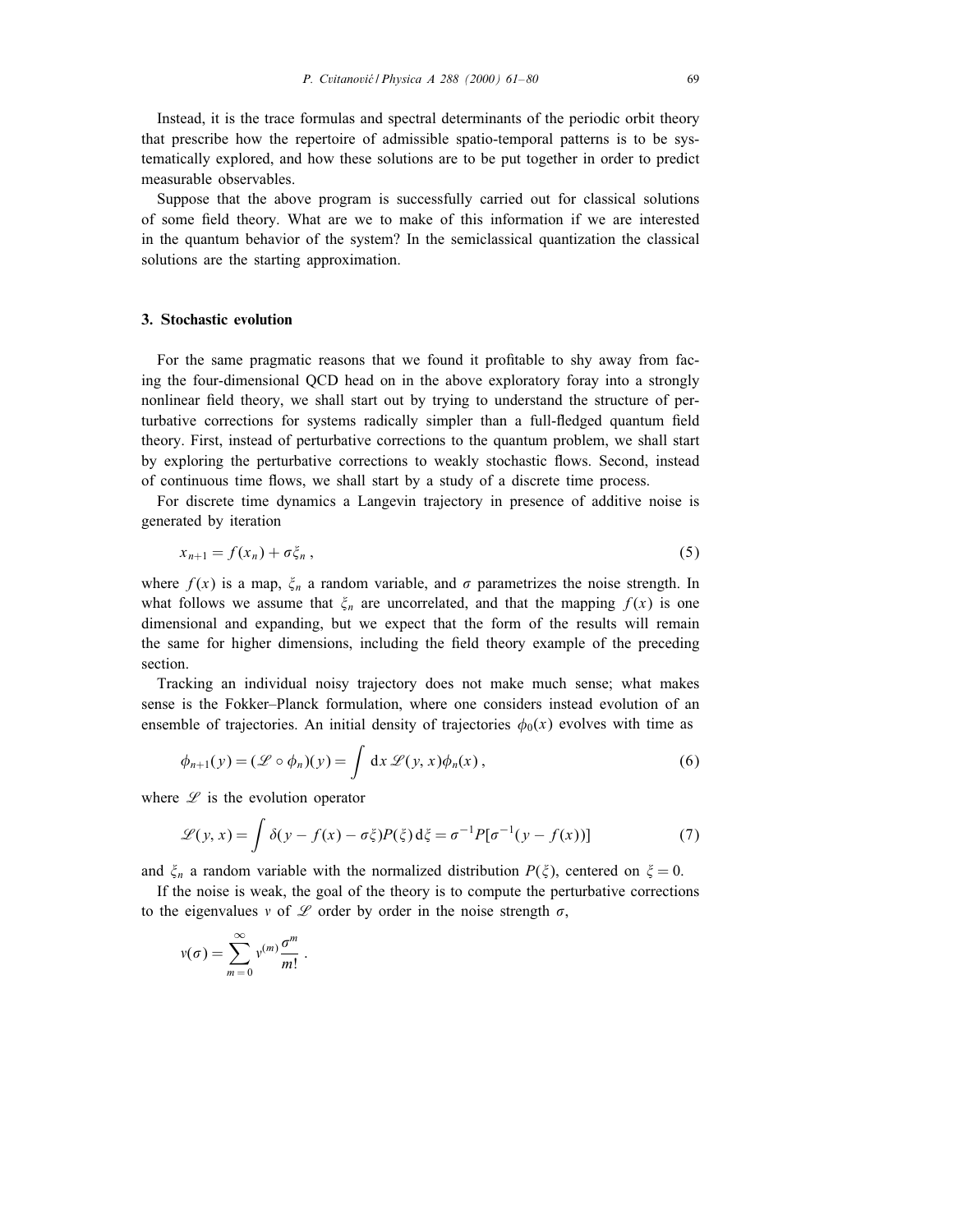One way to get at the spectrum of  $\mathscr L$  is to consider the discrete Laplace transform of  $\mathscr{L}^n$ , or the resolvent

$$
\sum_{n=1}^{\infty} z^n \operatorname{tr} \mathscr{L}^n = \operatorname{tr} \frac{z \mathscr{L}}{1 - z \mathscr{L}} = \sum_{\alpha=0}^{\infty} \frac{z v_{\alpha}}{1 - z v_{\alpha}}
$$
(8)

which has a pole at every  $z = v_\alpha^{-1}$ .

The effects of weak noise are of interest in their own right, as any deterministic evolution that occurs in nature is affected by noise. However, what is most important in the present context is the fact that the form of perturbative corrections for the stochastic problem is the same as for the quantum problem, and still the actual calculations are sufficiently simple that one can explore many more orders in perturbation theory than would be possible for a full-fledged field theory, and develop new perturbative methods.

The first method we try is the standard Feynman–diagrammatic expansion. For semiclassical quantum mechanics of a classically chaotic system such calculation was first carried out by Gaspard [12]. The stochastic version described here, implemented by Dettmann [13], reveals features not so readily apparent in the quantum calculation.

The Feynman diagram method becomes unwieldy at higher orders. The second method, introduced by Vattay [14], is based on Rugh's [11] explicit matrix representation of the evolution operator. If one is interested in evaluating numerically many orders of perturbation theory and many eigenvalues, this method is unsurpassed.

The third approach, the smooth conjugations introduced by Mainieri [15], is perhaps an altogether new idea in field theory. In this approach the neighborhood of each saddlepoint is rectified by an appropriate nonlinear field transformation, with the focus shifted from the dynamics in the original field variables to the properties of the conjugacy transformation. The expressions obtained are equivalent to sums of Feynman diagrams, but are more compact.

# 4. Feynman diagrammatic expansions

We start our computation of the weak-noise corrections to the spectrum of  $\mathscr L$  by calculating the trace of the *n*th iterate of the stochastic evolution operator  $\mathcal{L}$ . A convenient choice of noise is Gaussian,  $P(\xi) = e^{-\xi^2/2}/\sqrt{2\pi}$ , with the trace given by an  $n$ -dimensional integral on  $n$  points along a discrete periodic chain

$$
\text{tr } \mathscr{L}^{n} = \int \, \mathrm{d}x_{0} \dots \mathrm{d}x_{n-1} \mathscr{L}(x_{0}, x_{n-1}) \dots \mathscr{L}(x_{1}, x_{0})
$$
\n
$$
= \int \, [\mathrm{d}x] \exp \left\{ -\frac{1}{2\sigma^{2}} \sum_{a} \left[ x_{a+1} - f(x_{a}) \right]^{2} \right\} \,,
$$
\n
$$
x_{n} = x_{0}, \quad [\mathrm{d}x] = \prod_{a=0}^{n-1} \frac{\mathrm{d}x_{a}}{\sqrt{2\pi\sigma^{2}}} \,. \tag{9}
$$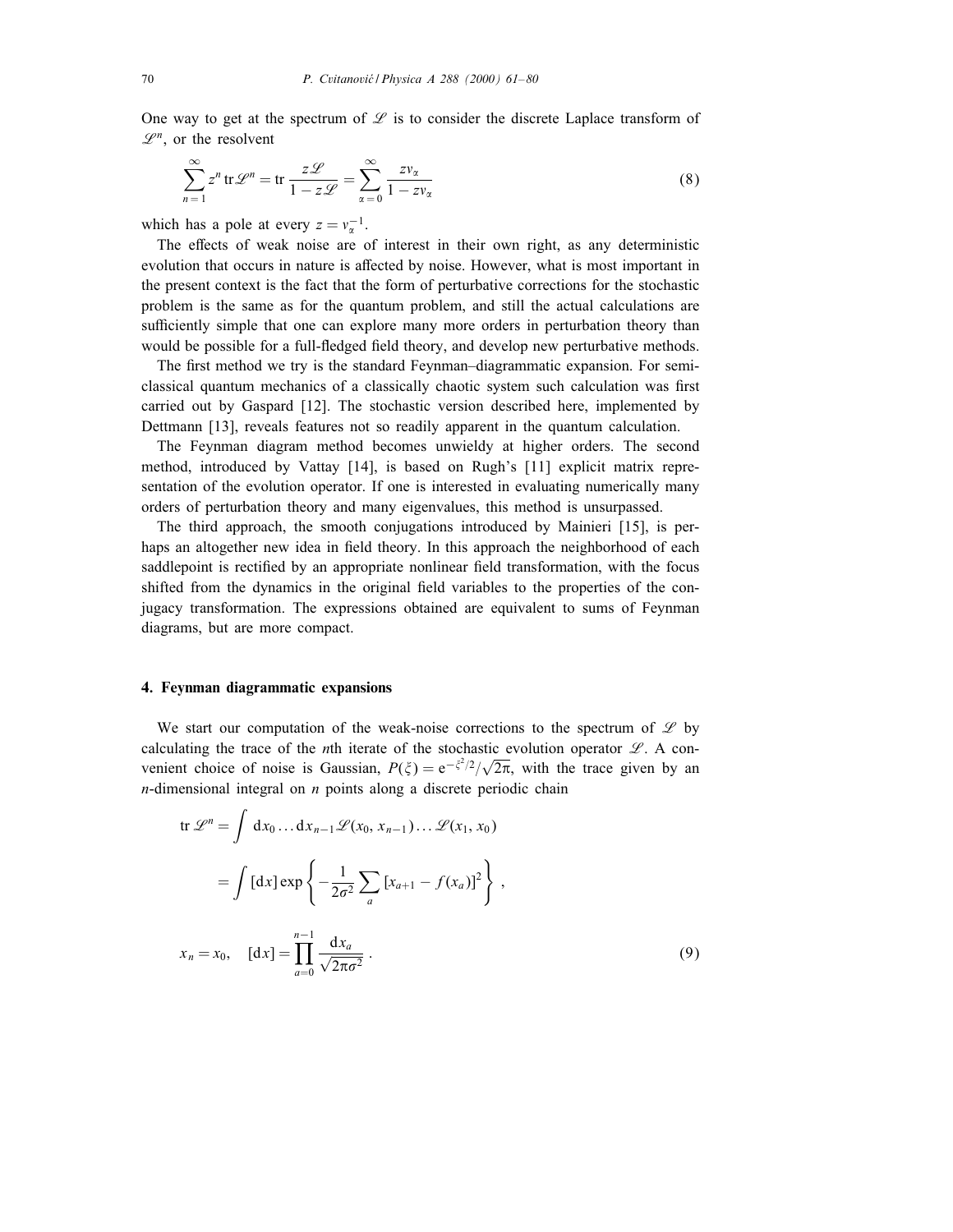The choice of Gaussian noise is not essential, as the methods that we develop here apply equally well to other noise distributions, and more generally to the space-dependent noise distributions  $P(x, \xi)$ . As the neighborhood of any trajectory is nonlinearly distorted by the flow, the integrated noise is anyway never Gaussian, but colored.

If the classical dynamics is hyperbolic, periodic solutions of given finite period  $n$ are isolated. Furthermore, if the noise broadening  $\sigma$  is sufficiently weak they remain distinct, and the dominant contributions come from neighborhoods of periodic points, the tubes sketched in the trace formula (4). In the *saddlepoint approximation* the trace (9) is given by the sum over neighborhoods of periodic points

$$
\operatorname{tr} \mathscr{L}^n \to \operatorname{tr} \mathscr{L}^n|_{\operatorname{sc}} = \sum_{x_c \in \operatorname{Fix} f^n} e^{W_c} = \sum_p n_p \sum_{r=1}^{\infty} \delta_{n, n_p r} e^{W_{p^r}}.
$$
 (10)

As traces are cyclic,  $e^{W_c}$  is the same for all periodic points in a given cycle, independent of the choice of the starting point  $x_c$ , and the periodic point sum can be rewritten in terms of prime cycles p and their repeats. In the deterministic,  $\sigma \rightarrow 0$  limit this is the discrete time version of the classical trace formula  $(4)$ . Effects such as noise-induced tunnelling are not included in the weak-noise approximation.

We now turn to the evaluation of  $W_{p^r}$ , the weight of the rth repeat of prime cycle p. The contribution of the cycle point  $x_a$  neighborhood is best expressed in an intrinsic coordinate system, by centering the coordinate system on the cycle points,

$$
x_a \to x_a + \phi_a \,. \tag{11}
$$

From now on  $x_a$  will refer to the position of the *a*th periodic point,  $\phi_a$  to the deviation of the noisy trajectory from the deterministic one,  $f_a(\phi_a)$  to the map (5) centered on the *ath* cycle point, and  $f_a^{(m)}$  to its *mth* derivative evaluated at the *ath* cycle point:

$$
f_a(\phi_a) = f(x_a + \phi_a) - x_{a+1}, \qquad f'_a = f'(x_a), \quad f''_a = f''(x_a), \dots \tag{12}
$$

Rewriting the trace in vector notation, with x and  $f(x)$  n-dimensional column vectors with components  $x_a$  and  $f(x_a)$ , respectively, expanding f in Taylor series around each of the periodic points in the orbit of  $x_c$ , separating out the quadratic part and integrating we obtain

$$
e^{W_c} = \int_c [d\phi] e^{-(\Delta^{-1}\phi - V'(\phi))^2/2\sigma^2} = \int_c [d\phi] e^{-(1/2\sigma^2)\phi^T \frac{1}{\Delta^T \Delta} \phi + (\cdots)}
$$
  
= 
$$
|\det \Delta| \int_c [d\phi] e^{\sum (1/k)tr(\Delta V''(\phi))^k} e^{-\phi^2/2\sigma^2}.
$$
 (13)

The  $[n \times n]$  matrix  $\Delta$  arises from the quadratic part of the exponent, while all higher powers of  $\phi_a$  are collected in  $V(\phi)$ :

$$
\Delta_{ab}^{-1} \phi_b = -f'_a \phi_a + \phi_{a+1}, \qquad V(\phi) = \sum_{a} \sum_{m=2}^{\infty} f_a^{(m)} \frac{\phi_a^{m+1}}{(m+1)!} \,. \tag{14}
$$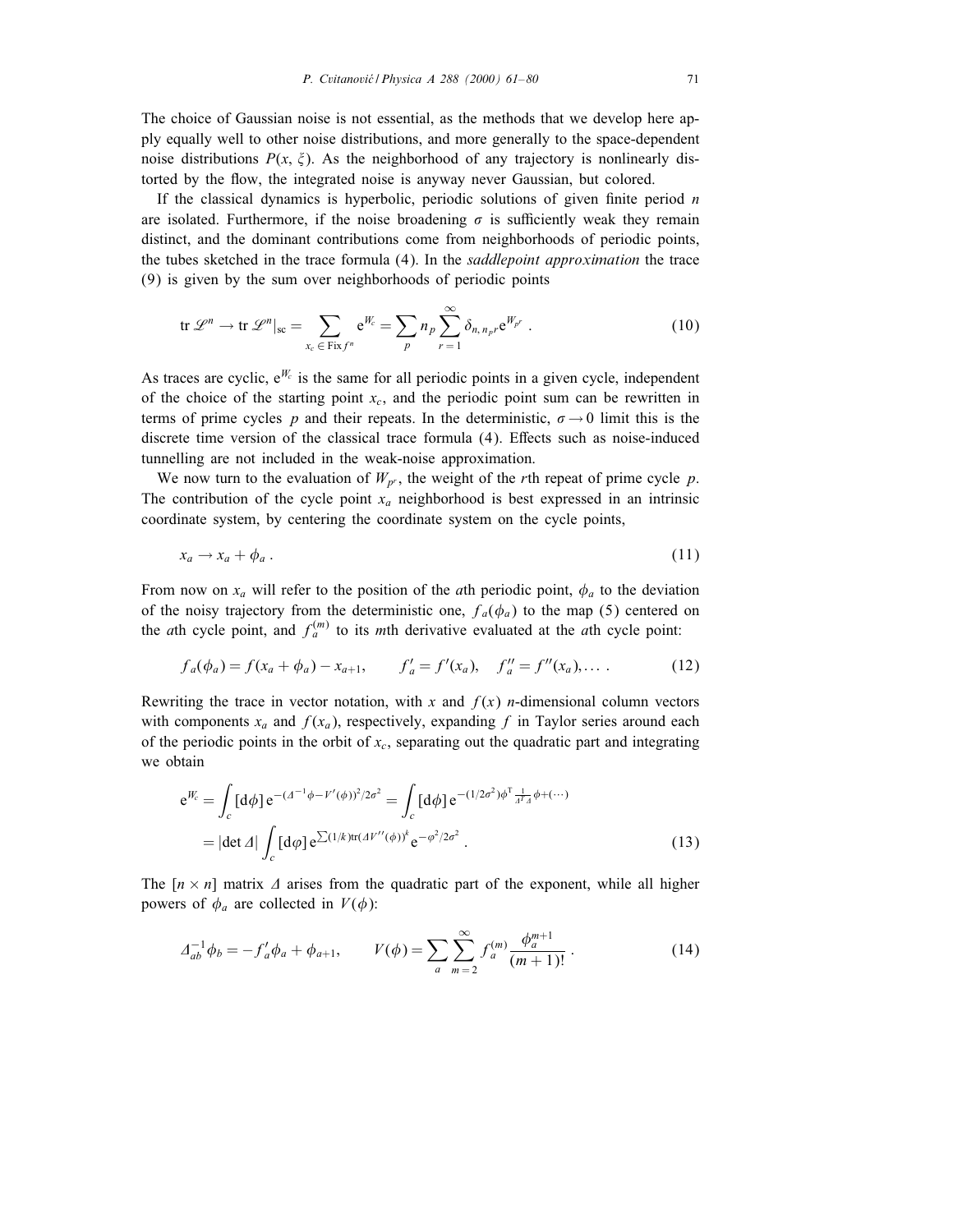The saddlepoint expansion is most conveniently evaluated in terms of Feynman diagrams, by drawing  $\Delta$  as a directed line  $\Delta_{ab} = \longrightarrow$ , and the derivatives of V as the "interaction" vertices



In the jargon of field theory,  $\Delta$  is the "free propagator". Its determinant

$$
|\det \Delta| = \frac{1}{|A_c - 1|}, \qquad A_c = \prod_{a=0}^{n-1} f'_a \tag{15}
$$

is the one-dimensional version of the classical stability weight  $|\text{det}(\mathbf{1}-\mathbf{J})|^{-1}$  in (4), with  $A_c$  the stability of the *n*-cycle going through the periodic point  $x_c$ .

Standard methods [16] now yield the perturbation expansion in terms of the connected "vacuum bubbles"

$$
W_c = -\ln|A_c - 1| + \sum_{k=1}^{\infty} W_{c, 2k} \sigma^{2k}, \qquad (16)
$$

$$
W_{c,2} = \frac{1}{2}\bigodot \rightarrow \bigodot + \frac{1}{2}\bigodot \rightarrow \rightarrow \bigodot + \frac{1}{2}\bigodot \bigodot + \frac{1}{2}\bigodot,
$$
  

$$
W_{c,4} = \cdots
$$

In the usual field-theoretic calculations the  $W_{c,0}$  term corresponds to an overall volume term that cancels out in the expectation values. In contrast, as explained in Section 2, here the  $e^{W_{c,0}} = |A_c - 1|^{-1}$  term is the classical volume of cycle c. Not only does this weight not cancel out in the expectation value formulas, it plays the key role both in classical and semiclassical trace formulas.

In the diagrams sketched above a propagator line connects  $x_a$  at time a with  $x_b$  at later time  $b$  by a deterministic trajectory. At time  $b$  noise induces a kick whose strength depends on the local curvature of the flow. A penalty of a factor  $\sigma$  is paid,  $m - 1$ deterministic trajectories originate in the neighborhood of  $x_b$  from vertex  $V^{(m)}(x_b)$ , and the process repeats itself, each vertex carrying a penalty of  $\sigma$ , and higher derivatives of the  $f<sub>b</sub>$ . Summing over all noise kick sequences encoded by a given diagram and using the periodicity of the trace integral (9) Dettmann [13] obtains expressions such as

$$
\frac{r}{2} \frac{A_p^{2r} - 1}{A_p^2 - 1} \frac{A_p^r}{(A_p^r - 1)^3} \sum_{ab} \left( \frac{f_a^{"2}}{f_a^{'2}} - \frac{f_a^{"n}}{f_a^{'}} \right) \prod_{d=b+1}^{a-1} f_d^{'2} \,. \tag{17}
$$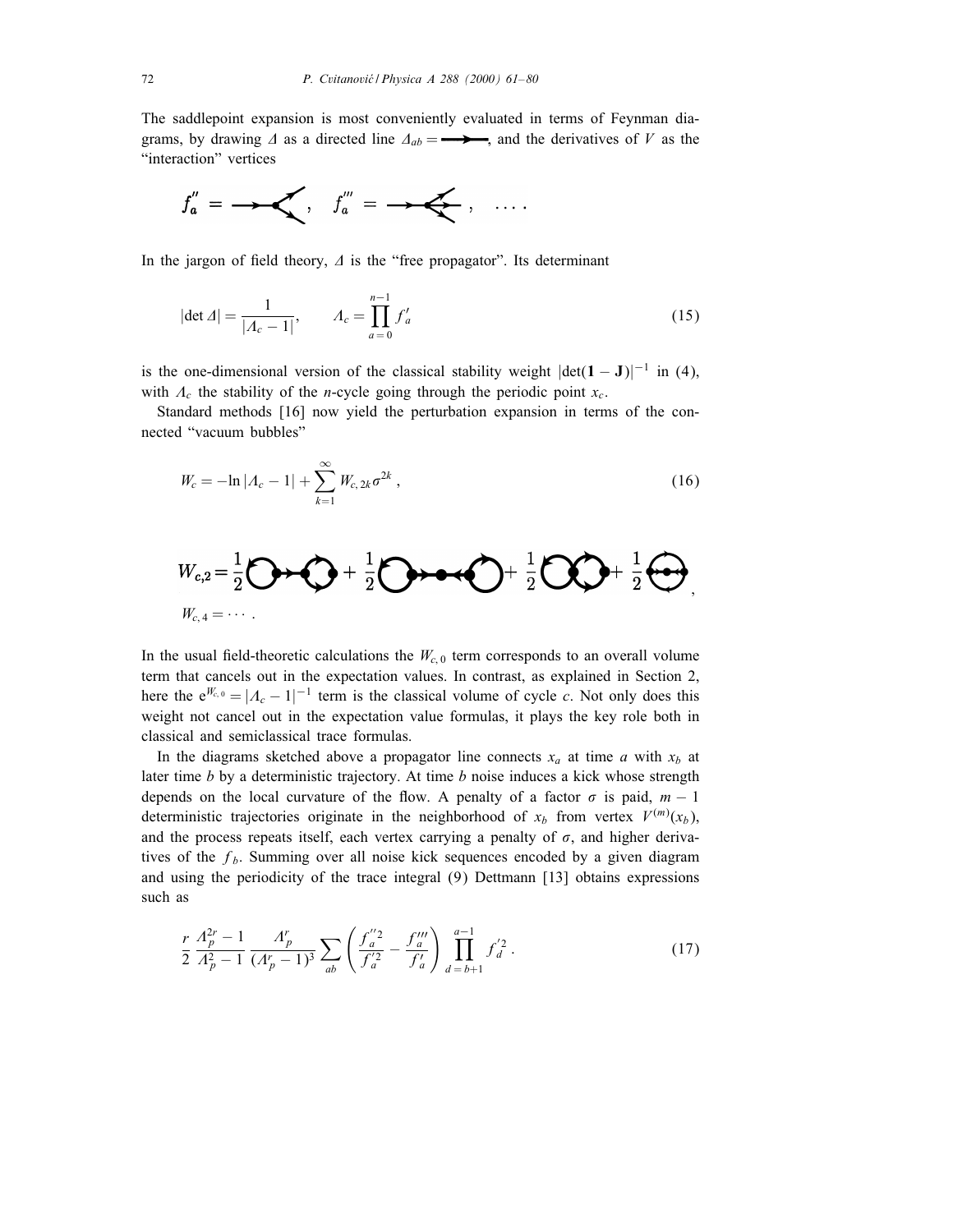This particular sum is the

$$
\bigcirc \bigcirc
$$

Feynman diagram  $\sigma^2$  correction to rth repeat of prime cycle p. More algebra leads to similar contributions from the remaining diagrams. But the overall result is surprising; the dependence on the repeat number  $r$  factorizes, with each diagram yielding the same prefactor depending only on  $A_p^r$ . This remarkable fact will be explained in Section 6. The result of the Feynman-diagrammatic calculations is the *stochastic trace formula* 

$$
\text{tr}\,\frac{z\mathcal{L}}{1-z\mathcal{L}}\bigg|_{\text{sc}} = \sum_{p} \sum_{k=0}^{\infty} \frac{n_p \, t_{p,k}}{1-t_{p,k}}, \quad t_{p,k} = \frac{z^{n_p}}{|A_p|A_p^k} e^{(\sigma^2/2) w_{p,k}^{(2)} + O(\sigma^4)},\tag{18}
$$

where  $t_{p,k}$  is the kth local eigenvalue evaluated on the p cycle. The deterministic,  $\sigma = 0$  part of this formula is the stochastic equivalent of the Gutzwiller semiclassical trace formula [5]. The  $\sigma^2$  correction  $w_{p,k}^{(2)}$  is the stochastic analogue of Gaspard's  $\hbar$ correction [12]. At the moment the explicit formula is sufficiently unenlightening that we postpone writing it down to Section 6.

While the diagrams are standard, the chaotic field theory calculations are considerably more demanding than is usually the case in field theory. Here there is no translational invariance along the chain, so the vertex strength depends on the position, and the free propagator is not diagonalized by a Fourier transform. Furthermore, here one is neither "quantizing" around a trivial vacuum, nor a countable innity of analytically explicit soliton saddles, but around an infinity of nontrivial unstable hyperbolic saddles.

Two aspects of the above perturbative results are a priori far from obvious: (a) that the structure of the periodic orbit theory should survive introduction of noise, and (b) a more subtle and surprising result, repeats of prime cycles can be re-summed and theory reduced to the dynamical zeta functions and spectral determinants of the same form as for deterministic systems.

Pushing the Feynman–diagrammatic approach to higher orders is laborious, and has not been attempted for this class of problems. As we shall now see, it is not smart to keep pushing it, either, as one can compute many more orders of perturbatiion theory by means of a matrix representation for  $\mathscr{L}$ .

# 5. Evolution operator in a matrix representation

An expanding map  $f(x)$  takes an initial smooth distribution  $\phi(x)$  defined on a subinterval, stretches it out and overlays it over a larger interval. Repetition of this process smoothes the initial distribution  $\phi(x)$ , so it is natural to concentrate on smooth distributions  $\phi_n(x)$ , and represent them by their Taylor series. By expanding both  $\phi_n(x)$ and  $\phi_{n+1}(y)$  in Eq. (6) in Taylor series Rugh [11] derived a matrix representation of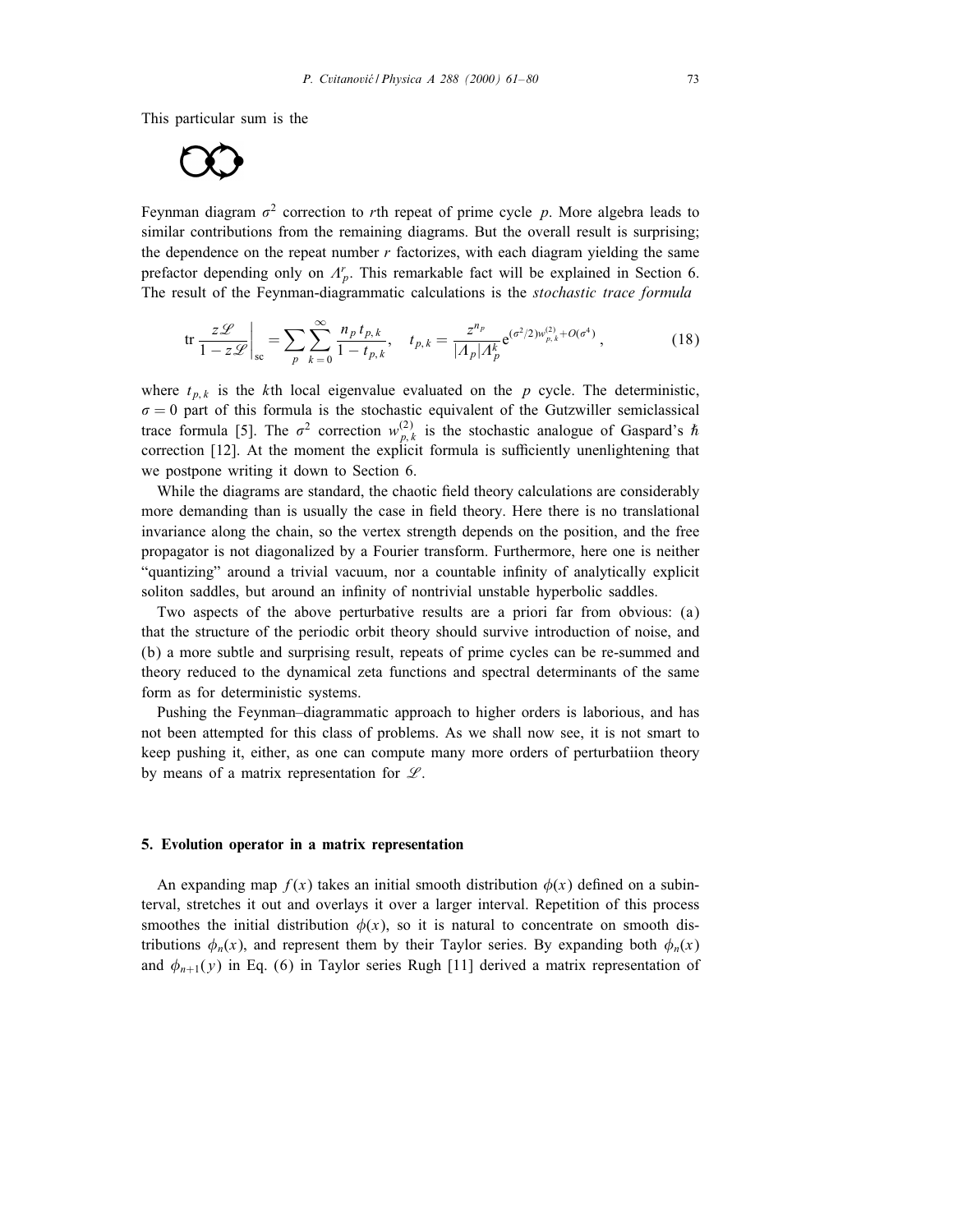the evolution operator

$$
\int dx \, \mathscr{L}(y, x) \frac{x^m}{m!} = \sum_{m'} \frac{y^{m'}}{m'!} \mathbf{L}_{m'm}, \quad m, m' = 0, 1, 2, \dots
$$

which maps the  $x^m$  component of the density of trajectories  $\phi_n(x)$  in Eq. (6) to the  $y^{m'}$  component of the density  $\phi_{n+1}(y)$  one time step later. The matrix elements follow by differentiating both sides with  $\partial^{m'}/\partial y^{m'}$  and evaluating the integral

$$
\mathbf{L}_{m'm} = \left. \frac{\partial^{m'}}{\partial y^{m'}} \int \mathrm{d}x \mathcal{L}(y, x) \frac{x^m}{m!} \right|_{y=0} . \tag{19}
$$

In Eq. (7), we have written the evolution operator  $\mathscr L$  in terms of the Dirac delta function in order to emphasize that in the weak-noise limit the stochastic trajectories are concentrated along the classical trajectory  $y = f(x)$ . Hence, it is natural to expand the kernel in a Taylor series [17] in  $\sigma$ 

$$
\mathcal{L}(y, x) = \delta(y - f(x)) + \sum_{n=2}^{\infty} \frac{(-\sigma)^n}{n!} \delta^{(n)}(y - f(x)) \int \xi^n P(\xi) d\xi,
$$
 (20)

where  $\delta^{(n)}(y) = (\partial^n/\partial y^n)\delta(y)$ . This yields a representation of the evolution operator centered along the classical trajectory, dominated by the deterministic Perron–Frobenius operator  $\delta(y - f(x))$ , with corrections given by derivatives of delta functions weighted by moments of the noise distribution  $P_n = \int P(\xi) \xi^n d\xi$ . We again center the coordinate system on the cycle points as in Eq. (11), and also introduce a notation for the operator (7) centered on the  $x_a \rightarrow x_{a+1}$  segment of the classical trajectory

$$
\mathscr{L}_a(\phi_{a+1},\,\phi_a)=\mathscr{L}(x_{a+1}+\phi_{a+1},\,x_a+\phi_a)\,.
$$

The weak-noise expansion (20) for the ath segment operator is given by

$$
\mathscr{L}_a(\phi_{a+1}, \phi_a) = \delta(\phi_{a+1} - f_a(\phi_a)) + \sum_{n=2}^{\infty} \frac{(-\sigma)^n}{n!} P_n \delta^{(n)}(\phi_{a+1} - f_a(\phi_a)). \tag{21}
$$

As the evolution operator has a simple  $\delta$ -function form, the local matrix representation of  $\mathcal{L}_a$  centered on the  $x_a \rightarrow x_{a+1}$  segment of the deterministic trajectory can be evaluated recursively in terms of derivatives of the map  $f$ :

$$
(\mathbf{L}_a)_{m'm} = \sum_{n}^{\infty} P_n \frac{(-\sigma)^n}{n!} (\mathbf{B}_a)_{m'+n,m}, \quad n = \max(m-m', 0)
$$
  

$$
(\mathbf{B}_a)_{m'm} = \int d\phi \delta^{(m')} (\phi_{a+1} - f_a(\phi)) \frac{\phi^m}{m!}
$$
  

$$
= \frac{1}{|f'_a|} \left( \frac{d}{d\phi} \frac{1}{f'_a(\phi)} \right)^{m'} \frac{\phi^m}{m!} \Big|_{\phi=0}.
$$
 (22)

The matrix elements vanish for  $m' < m$ , so **B** is a lower triangular matrix. The diagonal and the successive off-diagonal matrix elements are easily evaluated iteratively by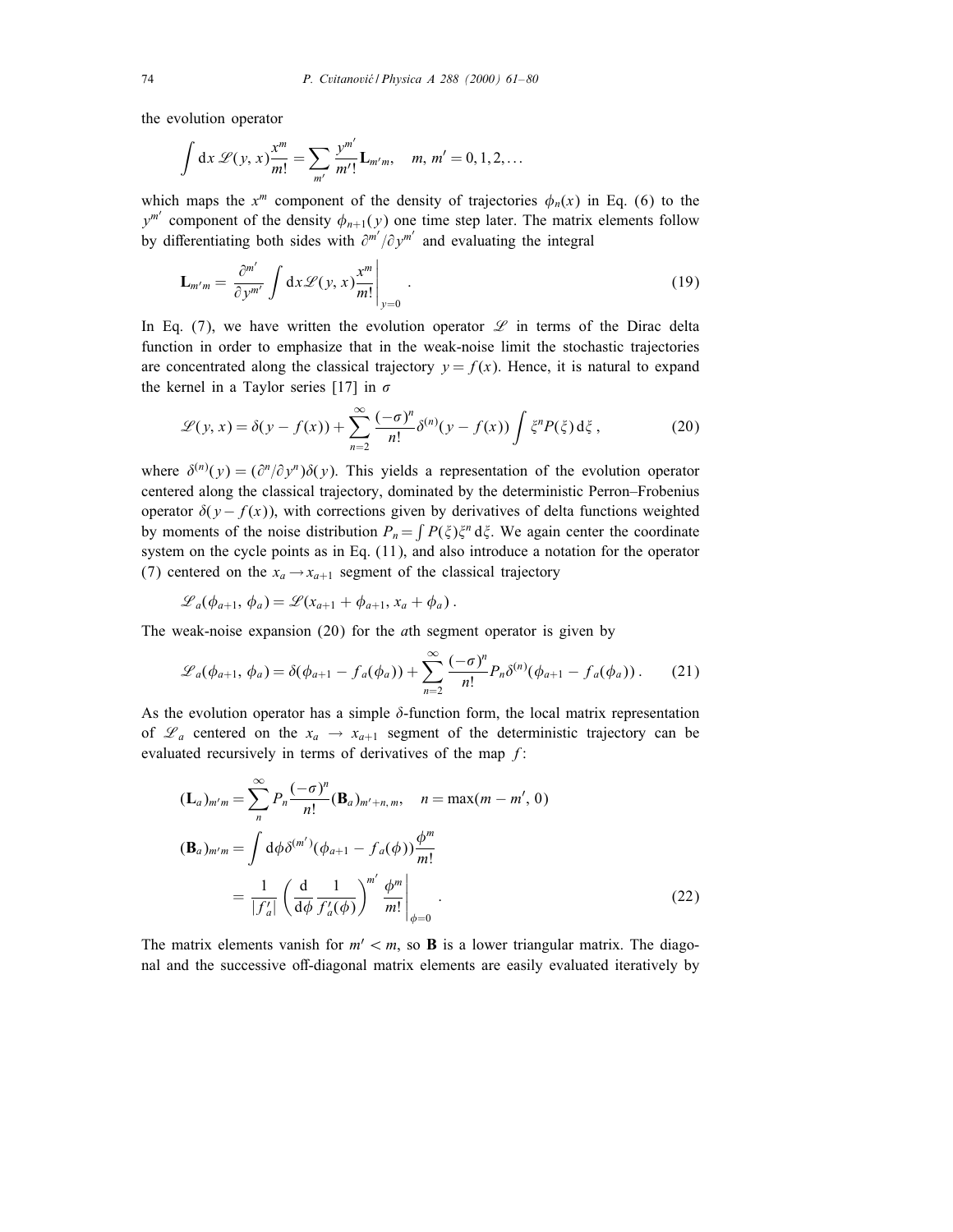computer algebra

$$
(\mathbf{B}_a)_{mm} = \frac{1}{|f'_a|(f'_a)^m}, \quad (\mathbf{B}_a)_{m+1,m} = -\frac{(m+2)!f''_a}{2m!|f'_a|(f'_a)^{m+2}}, \ldots
$$

For chaotic systems the map is expanding,  $|f'_a| > 1$ . Hence, the diagonal terms drop off exponentially, as  $1/|f_a'|^{m+1}$ , the terms below the diagonal fall off even faster, and truncating  $L_a$  to a finite matrix introduces only exponentially small errors.

The trace formula (8) takes now a matrix form

$$
\text{tr}\,\frac{z\mathcal{L}}{1-z\mathcal{L}}\bigg|_{\text{sc}} = \sum_{p} n_p \text{tr}\,\frac{z^{n_p} \mathbf{L}_p}{1-z^{n_p} \mathbf{L}_p} \,,\tag{23}
$$

where  $L_p = L_{n_p} L_2 \dots L_1$  is the contribution of the p-cycle. The subscript SC is a reminder that this is a saddlepoint or semiclassical approximation, valid as an asymptotic series in the limit of weak noise. Vattay [18,19] interprets the local matrix representation of the evolution operator as follows. The matrix identity log  $\det$  = tr log together with the trace formula (23) yields

$$
\det(1 - z\mathcal{L})|_{\rm sc} = \prod_p \det(1 - z^{n_p} \mathbf{L}_p),\tag{24}
$$

so in the saddlepoint approximation the spectrum of the *global* evolution operator  $\mathscr L$ is pieced together from the *local* spectra computed cycle-by-cycle on neighborhoods of individual prime cycles with periodic boundary conditions. The meaning of the  $k$ th term in the trace formula  $(18)$  is now clear; it is the kth eigenvalue of the local evolution operator restricted to the pth cycle neighborhood.

Using this matrix representation Palla and Søndergaard  $[14]$  were able to compute corrections to order  $\sigma^{12}$ , a feat simply impossible along the Feynman–diagrammatic line of attack. In retrospect, the matrix representation method for solving the stochastic evolution is eminently sensible – after all, that is the way one solves a close relative to stochastic PDEs, the Schrödinger equation. What is new is that the problem is being solved locally, periodic orbit by periodic orbit, by translation to coordinates intrinsic to the periodic orbit. It is this natural local basis that makes the matrix representation so simple.

Mainieri [15] takes this observation one step further; as the dynamics is nonlinear, why not search for a nonlinear coordinate transformation that makes the intrinsic coordinates as simple as possible?

### 6. Smooth conjugacies

This step injects into the field theory a method standard in the construction of normal forms for bifurcations [20]. The idea is to perform a smooth nonlinear coordinate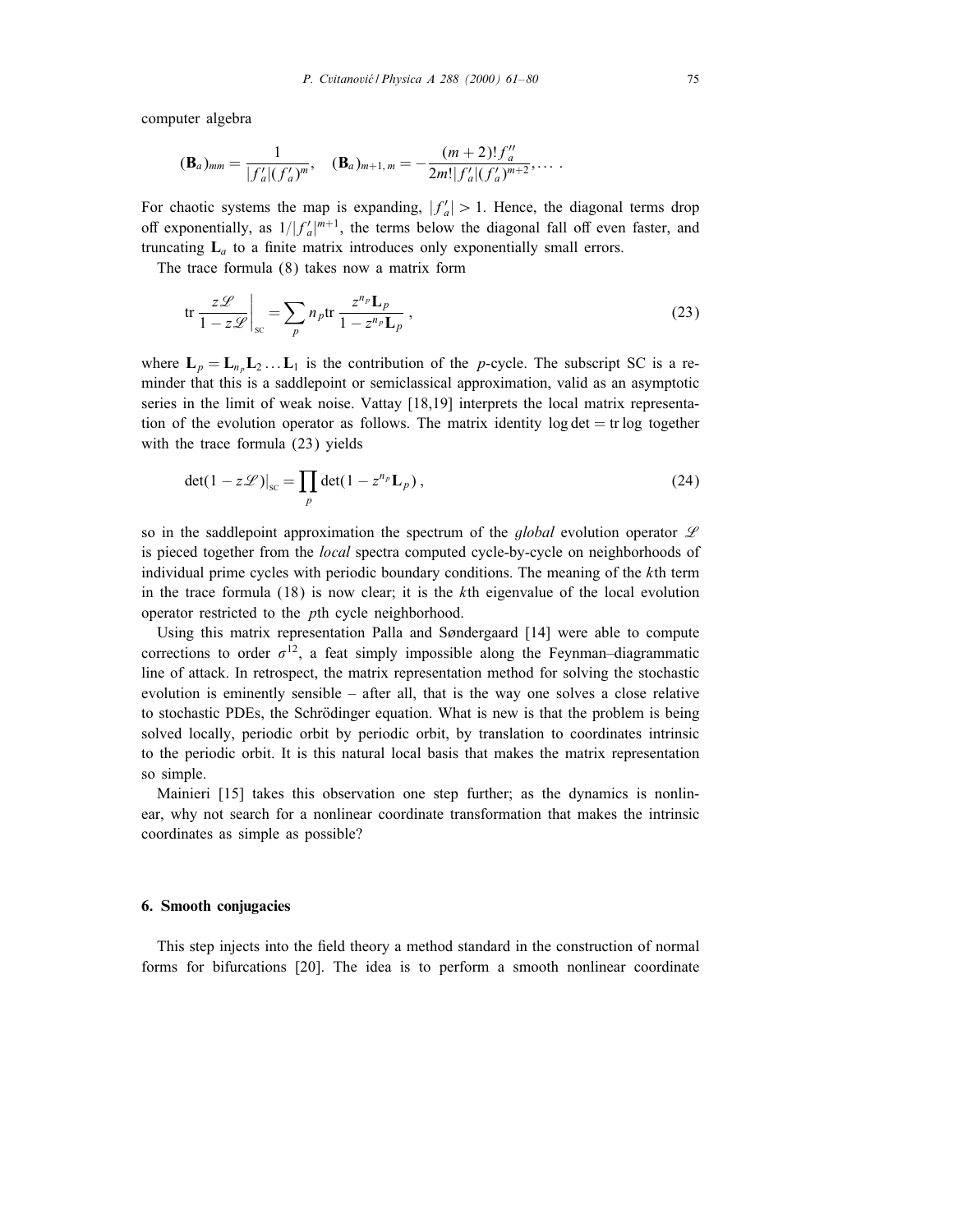transformation  $x = h(y)$ ,  $f(x) = h(g(h^{-1}(x)))$  that flattens out the vicinity of a fixed point and makes the map *linear* in an open neighborhood,  $f(x) \rightarrow g(y) = \mathbf{J} \cdot y$ .



The key idea of flattening the neighborhood of a saddlepoint can be traced back to Poincaré's celestial mechanics, and is perhaps not something that a field theorist would instinctively hark to as a method of computing perturbative corrections. This local rectification of a map can be implemented only for isolated nondegenerate fixed points (otherwise higher terms are required by the normal form expansion around the point), and only in finite neighborhoods, as the conjugating functions in general have finite radia of convergence.

We proceed in two steps. First, substitution of the weak noise perturbative expansion of the evolution operator (21) into the trace centered on cycle c generates products of derivatives of  $\delta$ -functions:

$$
\text{tr }\mathscr{L}^n|_c = \cdots + \int [d\phi] \{ \cdots \delta^{(m')}(\phi'' - f_a(\phi')) \delta^{(m)}(\phi' - f_{a-1}(\phi)) \cdots \} + \cdots.
$$

The integrals are evaluated as in Eq. (22), yielding recursive derivative formulas such as

$$
\int dx \delta^{(m)}(y) = \frac{1}{|y'(x)|} \left( -\frac{d}{dx} \frac{1}{y'(x)} \right)^m \Big|_{y=0}, \quad y = f(x) - x \tag{25}
$$

or *n*-point integrals, with derivatives distributed over *n* different  $\delta$ -functions.

Next, we linearize the neighborhood of the ath cycle point. For a one-dimensional map  $f(x)$  with a fixed point  $f(0) = 0$  of stability  $\Lambda = f'(0)$ ,  $|\Lambda| \neq 1$  we search for a smooth conjugation  $h(x)$  such that

$$
f(x) = h(Ah^{-1}(x)), \quad h(0) = 0, \quad h'(0) = 1.
$$
 (26)

In higher dimensions,  $\Lambda$  is replaced by the Jacobian matrix **J**. For a periodic orbit each point around the cycle has a differently distorted neighborhood, with differing second and higher derivatives, so the conjugation function  $h_a$  has to be computed point-by-point

$$
f_a(\phi) = h_{a+1}(f'_a h_a^{-1}(\phi)).
$$

An explicit expression for  $h_a$  in terms of f is obtained by iterating around the whole cycle, and using the chain rule (15) for the cycle stability  $A_p$ 

$$
f_a^{n_p}(\phi) = h_a(\Lambda_p h_a^{-1}(\phi)), \qquad (27)
$$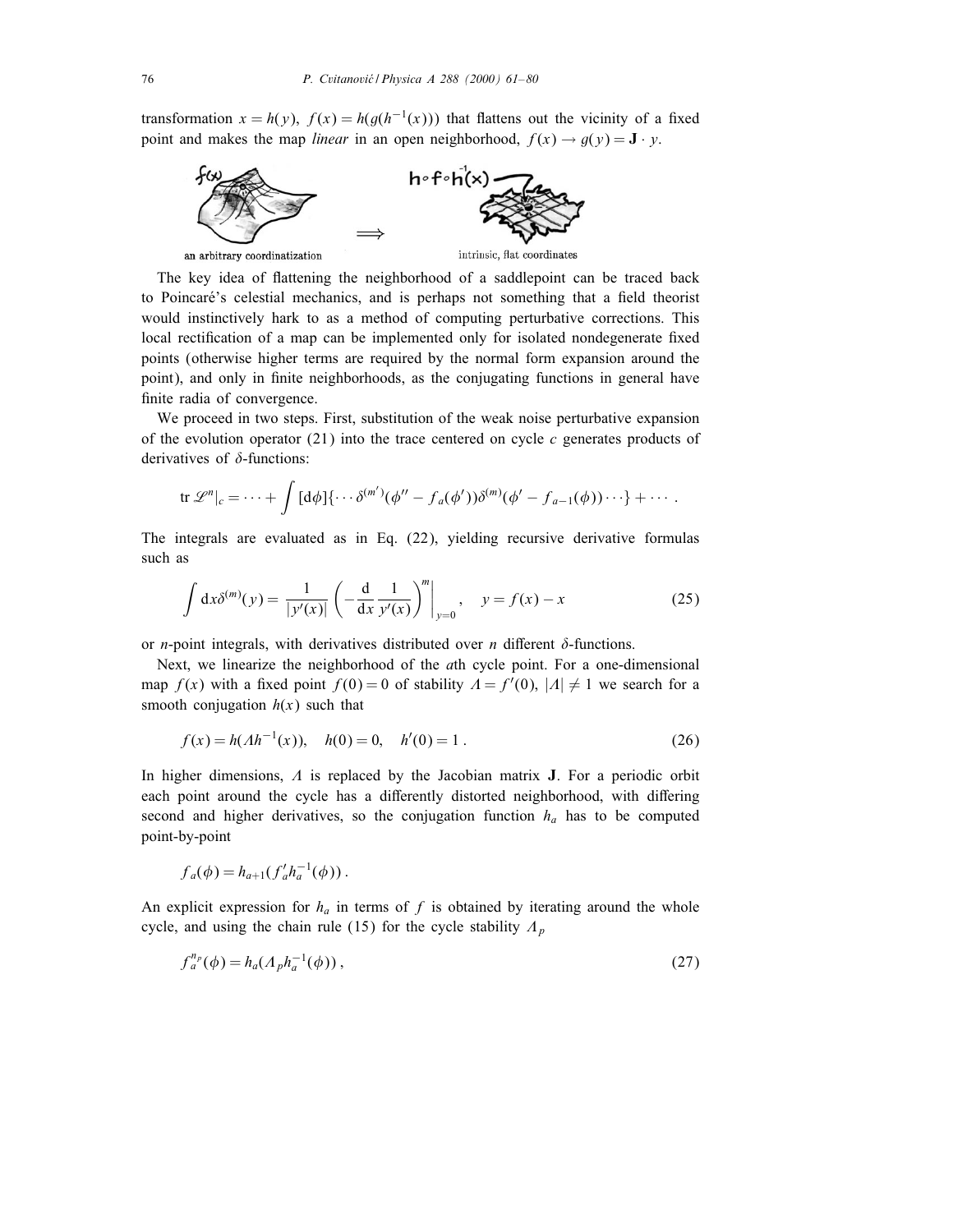so each  $h_a$  is given by some combination of  $f_a$  derivatives along the cycle. Expand  $f(x)$  and  $h(x)$ 

$$
f(x) = Ax + x2 f2 + x3 f3 + \cdots, \quad h(y) = y + y2 h2 + y3 h3 + \cdots,
$$

and equate recursively coefficients in the functional equation  $h(\Lambda y)=f(h(y))$  expansion

$$
h(\Lambda u) - \Lambda h(u) = \sum_{n=2}^{\infty} f_m(h(u))^m.
$$
 (28)

This yields the expansion for the conjugation function  $h$  in terms of the mapping  $f$ 

$$
h_2 = \frac{f_2}{\Lambda(\Lambda - 1)}, \quad h_3 = \frac{2f_2^2 + \Lambda(\Lambda - 1)f_3}{\Lambda^2(\Lambda - 1)(\Lambda^2 - 1)}, \dots \tag{29}
$$

The periodic orbit conjugating functions  $h_a$  are obtained in the same way from Eq. (27), with proviso that the cycle stability is not marginal,  $|A_p| \neq 1$ .

What is gained by replacing the perturbation expansion in terms of  $f^{(m)}$  by still messier perturbation expansion for the conjugacy function  $h$ ? Once the neighborhood of a fixed point is linearized, the conjugation formula for the repeats of the map

$$
f^r(x) = h(\Lambda^r h^{-1}(x))
$$

can be used to compute derivatives of a function composed with itself  $r$  times. The expansion for arbitrary number of repeats depends on the conjugacy function  $h(x)$ computed for a single repeat, and all the dependence on the repeat number is carried by polynomials in  $\Lambda^r$ , a result that emerged as a surprise in the Feynman diagrammatic approach of Section 4. The integrals such as Eq. (25) evaluated on the rth repeat of prime cycle *p* 

$$
y(x) = f^{n_p r}(x) - x \tag{30}
$$

have a simple dependence on the conjugating function  $h$ 

$$
\frac{1}{3!} \frac{\partial^2}{\partial y^2} \frac{1}{y'(0)} = \frac{A^r (1 + A^r)}{(A^r - 1)^3} (2h_2^2 - h_3),
$$
  

$$
\frac{1}{4!} \frac{\partial^3}{\partial y^3} \frac{1}{y'(0)} = -5A^r \frac{(A^r + 1)^2}{(A^r - 1)^4} h_2^3 + A^r \frac{5A^{2r} + 8A^r + 5}{(A^r - 1)^4} h_2 h_3
$$
  

$$
-A^r \frac{A^{2r} + A^r + 1}{(A^r - 1)^4} h_4,
$$
  
... = ... (31)

The evaluation of  $n$ -point integrals is more subtle [15]. The final result of all these calculations is that expressions of form (31) depend on the conjugation function determined from the iterated map, with the saddlepoint approximation to the spectral determinant given by

$$
\det(1 - z\mathscr{L}_{\sigma})|_{\rm sc} = \prod_{p} \prod_{k=0}^{\infty} (1 - t_{p,k})
$$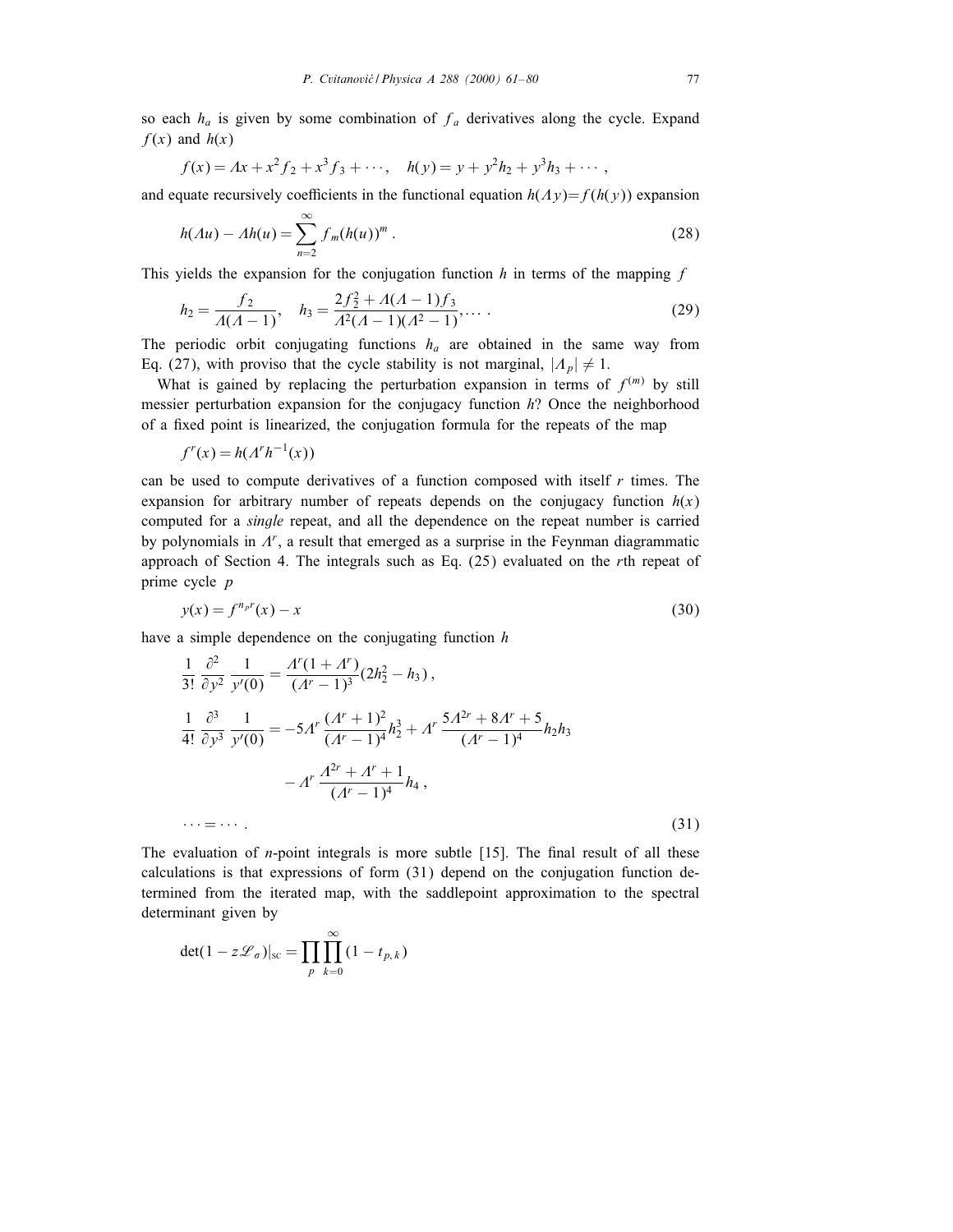in terms of local  $p$ -cycle eigenvalues

$$
t_{p,k} = \frac{z^{n_p}}{|A_p|A_p^k} e^{(\sigma^2/2)P_2 w_{p,k}^{(2)} + (\sigma^3/3!)P_3 w_{p,k}^{(3)} + (\sigma^4/4!)P_4 w_{p,k}^{(4)} + O(\sigma^6)},
$$
  

$$
w_{p,k}^{(2)} = (k+1)^2 \sum_a (2h_{a,2}^2 - h_{a,3}), \quad w_{p,k}^{(3)} = \cdots, \cdots.
$$

accurate up to order  $\sigma^4$ .  $w^{(3)}$ ,  $w^{(4)}$  are also computed by Dettmann, but we desist from citing them here; the reader is referred to Ref. [15]. What is remarkable about these results is their simplicity when expressed in terms of the conjugation function h, as opposed to the Feynman diagram sums, in which each diagram contributes a sum like the one in Eq. (17), or worse. Furthermore, both the conjugation and the matrix approaches are easily automatized, as they require only recursive evaluation of derivatives, as opposed to the handcrafted Feynman diagrammar.

Simple minded as they might seem, discrete stochastic processes are a great laboratory for testing ideas that would otherwise be hard to test. Dettmann, Palla and Søndergaard have used a one-dimensional repeller of bounded nonlinearity and complete binary symbolic dynamics to check numerically the above results, and computed the leading eigenvalue of  $\mathscr L$  by no less than five different methods. As anticipated by Rugh [11], the evolution operator eigenvalues converge super-exponentially with the cycle length; addition of cycles of period  $(n + 1)$  to the set of all cycles up to length n doubles the number of signicant digits in the perturbative prediction. However, as the series is asymptotic, for realistic values of the noise strength summations beyond all orders are needed [21].

# 7. Summary

The periodic orbit theory approach to turbulence is to visualize turbulence as a sequence of near recurrences in a repertoire of unstable spatio-temporal patterns. The investigations of the Kuramoto-Sivashinsky system discussed above are first steps in the direction of implementing this program. So far, existence of a hierarchy of spatio-temporally periodic solutions of spatially extended nonlinear system has been demonstrated, and the periodic orbit theory has been tested in evaluation of global averages for such system. The parameter ranges tested so far probe the weakest nontrivial "turbulence", and it is an open question to what extent the approach remains implementable as the system goes more turbulent.

The most important lesson of this investigation is that the unstable spatio-temporally periodic solutions do explore systematically the repertoire of admissible spatio-temporal patterns, with the trace and spectral determinants formulas and their cycle expansions being the proper tools for extraction of quantitative predictions from the periodic orbits data.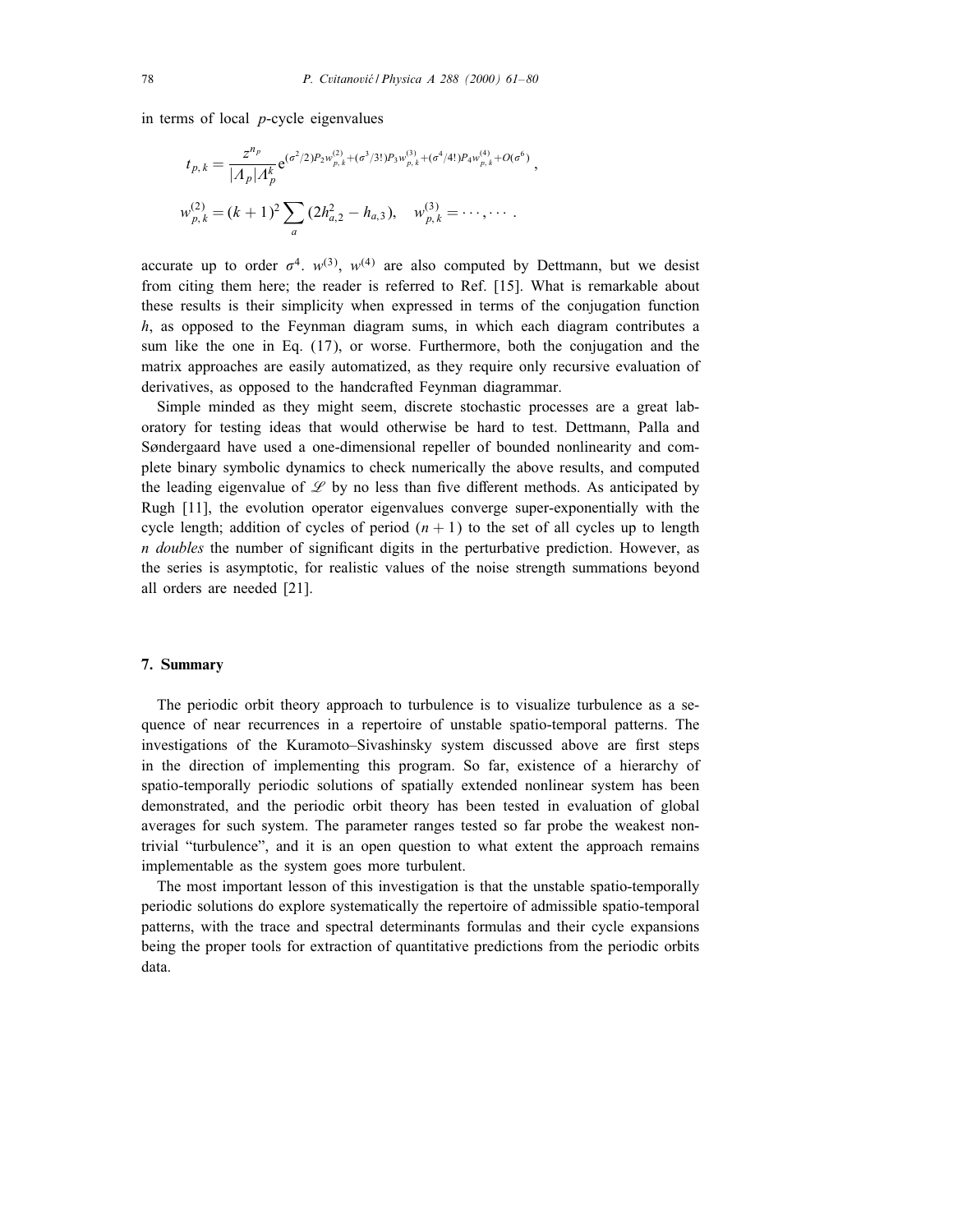We formulate next a semiclassical perturbation theory for stochastic trace formulas with support on infinitely many chaotic saddles. The central object of the periodic orbit theory, the trace of the evolution operator, is a discrete path integral, similar to those found in the field theory and statistical mechanics. The weak-noise perturbation theory, likewise, resembles perturbative field theory, and can be cast into the standard field-theoretic language of Feynman diagrams. However, we found out that both the matrix and the nonlinear conjugacy perturbative methods are superior to the standard approach. In contrast to previous perturbative expansions around vacua and instanton solutions, the location and local properties of each saddlepoint must be found numerically.

The key idea in the new formulation of perturbation theory is this: Instead of separating the action into quadratic and "interaction" parts, one first performs a nonlinear field transformation which turns the saddle point into an exact quadratic form. The price one pays for this is the Jacobian of the nonlinear field transformation  $-$  but it turns out that the perturbation expansion of this Jacobian in terms of the conjugating function is order-by-order more compact than the Feynman-diagrammatic expansion.

## Acknowledgements

I am indebted to my collaborators C.P. Dettmann, G. Vattay, F. Christiansen, V. Putkaradze, G. Palla, N.Søndergaard, R. Mainieri and H.H. Rugh for co-suffering through all the details omitted in this overview. I am grateful to E.A. Spiegel, L. Tuckerman and M.J. Feigenbaum for patient instruction. I am not grateful to those directors and gentlemen of committees who do not find theoretical physics a vibrant subject.

## References

- [1] V.W. Hughes, T. Kinoshita, Rev. Mod. Phys. 71 (1999) S133.
- [2] R.S. Van Dyck Jr., P.B. Schwinberg, H.G. Dehmelt, Phys. Rev. Lett. 59 (1987) 26.
- [3] K.G. Wilson, Phys. Rev. D 10 (1974) 2445.
- [4] A.A. Belavin, A.M. Polyakov, A.S. Swartz, Yu.S. Tyupkin, Phys. Lett. B 59 (1975) 85.
- [5] M.C. Gutzwiller, Chaos in Classical and Quantum Mechanics, Springer, New York, 1990.
- [6] Y. Kuramoto, T. Tsuzuki, Progr. Theor. Phys. 55 (1976) 365.
- [7] G.I. Sivashinsky, Acta Astr. 4 (1977) 1177.
- [8] F. Christiansen, P. Cvitanović, V. Putkaradze, Nonlinearity 10 (1997) 1.
- [9] S.M. Zoldi, H.S. Greenside, Phys. Rev. E 57 (1998) R2511.
- [10] P. Cvitanovic et al., Classical and Quantum Chaos, Niels Bohr Institute, Copenhagen, 2000;  ${\tt www.nbi.dk/ChaosBook/}.$
- [11] H.H. Rugh, Nonlinearity 5 (1992) 1237.
- [12] P. Gaspard, D. Alonso, Phys. Rev. A 47 (1993) R3468.
- [13] P. Cvitanović, C.P. Dettmann, R. Mainieri, G. Vattay, J. Stat. Phys. 93 (1998) 981; chao-dyn/9807034.
- [14] P. Cvitanović, C.P. Dettmann, G. Palla, N. Søndergård, G. Vattay, Phys. Rev. E 60 (1999) 3936; chao-dyn/9904027.
- [15] P. Cvitanovic, C.P. Dettmann, R. Mainieri, G. Vattay, Nonlinearity 12 (1999) 939; chao-dyn=9811003.
- [16] P. Cvitanović, Field theory, Nordita, Copenhagen, 1983;www.nbi.dk/∼predrag/field\_the/.